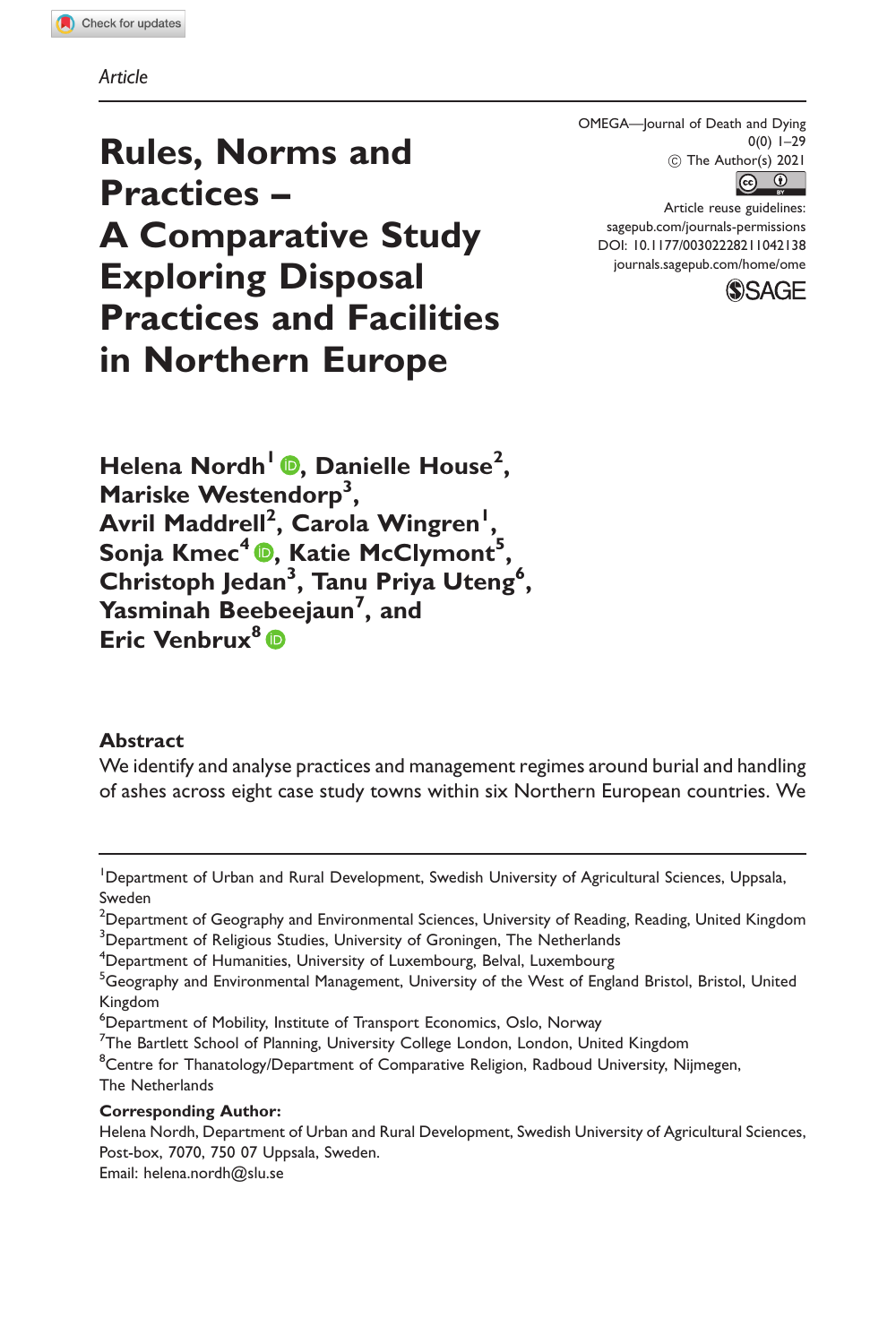analyse management of cemeteries and crematoria gardens, majority practices and provision for minority communities, including various burial types, cremated remains, the re-use of graves, and costs for interments. Comparative data is drawn from analysis of national and local regulations, interviews with stakeholders, and observations at cemeteries and crematoria gardens. The findings show significant variation in national and local regulations and practices for burial and cremation particularly around the reuse of graves, handling of ashes and costs for grave space and cremation.We identify the opportunities and constraints of these variations in terms of accessibility, diversity and equality; and argue for national directions to avoid unequal treatment within nations. Furthermore, we stress the importance of a liberal and inclusive management of European cemeteries and crematoria gardens.

### Keywords

burial, grave, cemeteries, crematoria, multicultural societies, religious diversity

## Introduction

To set the scene for the following discussion we begin this paper with an anecdote from our fieldwork. In Luxembourg-city, one of our case studies, we interviewed an Irish migrant in her 50s, referred to here as 'Mary'. During our conversation she mentioned how shocked she was that in Luxembourgcity bodily remains are removed from graves when the rental period expires. For Mary, this was continually surprising, and even after two decades of living in Luxembourg, she reported still being shocked about the disinterment and grave re-use every time she heard about it. Growing up in the Republic of Ireland, her experience of Irish funerary practices, including an expectation of permanent graves, shaped her ideas of what is 'normal' or 'common' practice. Her experience exemplifies Tony Walter's (2005, p. 173) observation that:

... national practices are so taken for granted that members of one society are typically amazed and even appalled that neighbouring countries organize the disposal of their dead differently, yet so far there has been very little scholarly analysis of such differences.

In most Northern European contexts, people's experiences of cemeteries or crematoria gardens are limited to attending funerals and memorial practices for kin or close friends, or maybe using them as local green spaces. Consequently, experiences are typically limited to specific localities and the attendant norms of practices within those contexts. In this paper, we identify and compare contemporary burial and ash disposal practices in six Northern European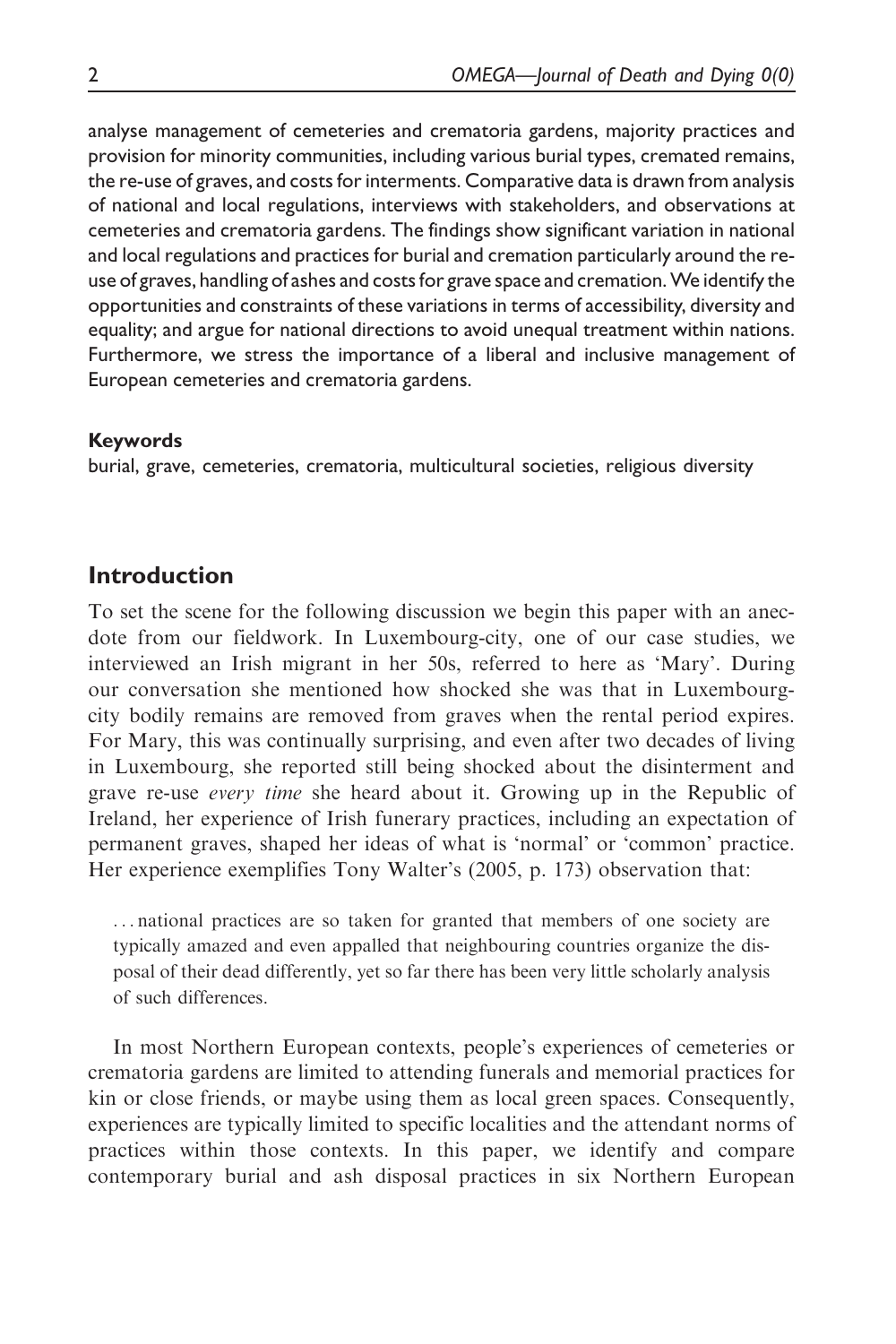countries: Ireland, Scotland, The Netherlands, Luxembourg, Sweden, and Norway. In-depth studies were conducted in eight midsized towns across these countries (see Figure 9) chosen as examples of religious and cultural traditions in Northern Europe. In the analysis, we focus on the following topics related to the management of cemeteries and crematoria gardens: practice and provision for majority and minority communities (including various burial types and protocols for cremated remains), the duration of grave rights or re-use of graves, and the costs of burials and cremations. The paper will serve as a systematic comparison of management of cemeteries and crematoria gardens in Northern Europe. With numerous examples we illustrate how cemeteries and crematoria gardens are organised and managed vary markedly between countries, and even towns, regardless of their relatively similar cultural histories and contemporary social structures, such as welfare provision. This comparative study provides a foundation for discussing how different systems hinder or promote accessibility, diversity and equality in cemeteries and crematoria gardens. This allows cemetery research to move beyond the typical national focus, providing an increased understanding of similarities and differences across countries. In addition, throughout the article we highlight examples and ideas which can inform policy and practice at a local level.

## Some Notes on Terminology

We use the terms 'cemeteries' and 'crematoria gardens' to describe the various spaces for the disposal of dead bodies examined in our case studies. The terminology used around the disposal of bodily remains in Europe reflects a combination of religious, traditional, and cultural practices, public health concerns, and other factors (Burkette, 2015). The term 'crematoria gardens' is used to refer to the area surrounding a crematorium building where ashes are buried or dispersed, such as meadow areas, urn graves, or columbaria.

As multiple scholars have shown (e.g., Clayden et al., 2015; Rugg, 2000, 2020; Yarwood et al., 2015), the term 'cemetery' and what it means varies widely from one country to another, to include faith-based burial grounds, municipal postsecular cemeteries, woodland burial sites and graveyards, memorial gardens, and crematoria gardens.

Recently in Norway and Sweden the legal wording that describes a space for the disposal of remains in the national Burial Acts was changed from churchyard (kirkegård in Norwegian, kyrkogård in Swedish) to cemetery (gravplass, begravningsplats). In both countries, this was a step towards the separation between the Church and State and an attempt to address the needs of their postsecular societies which include a parallel growth of secularisation and a greater diversity of religious beliefs and practices (see more on Scandinavian cemetery management in the results section below). In line with this context, Scandinavian studies refer to both cemeteries and churchyards (cf. Kjøller, 2012;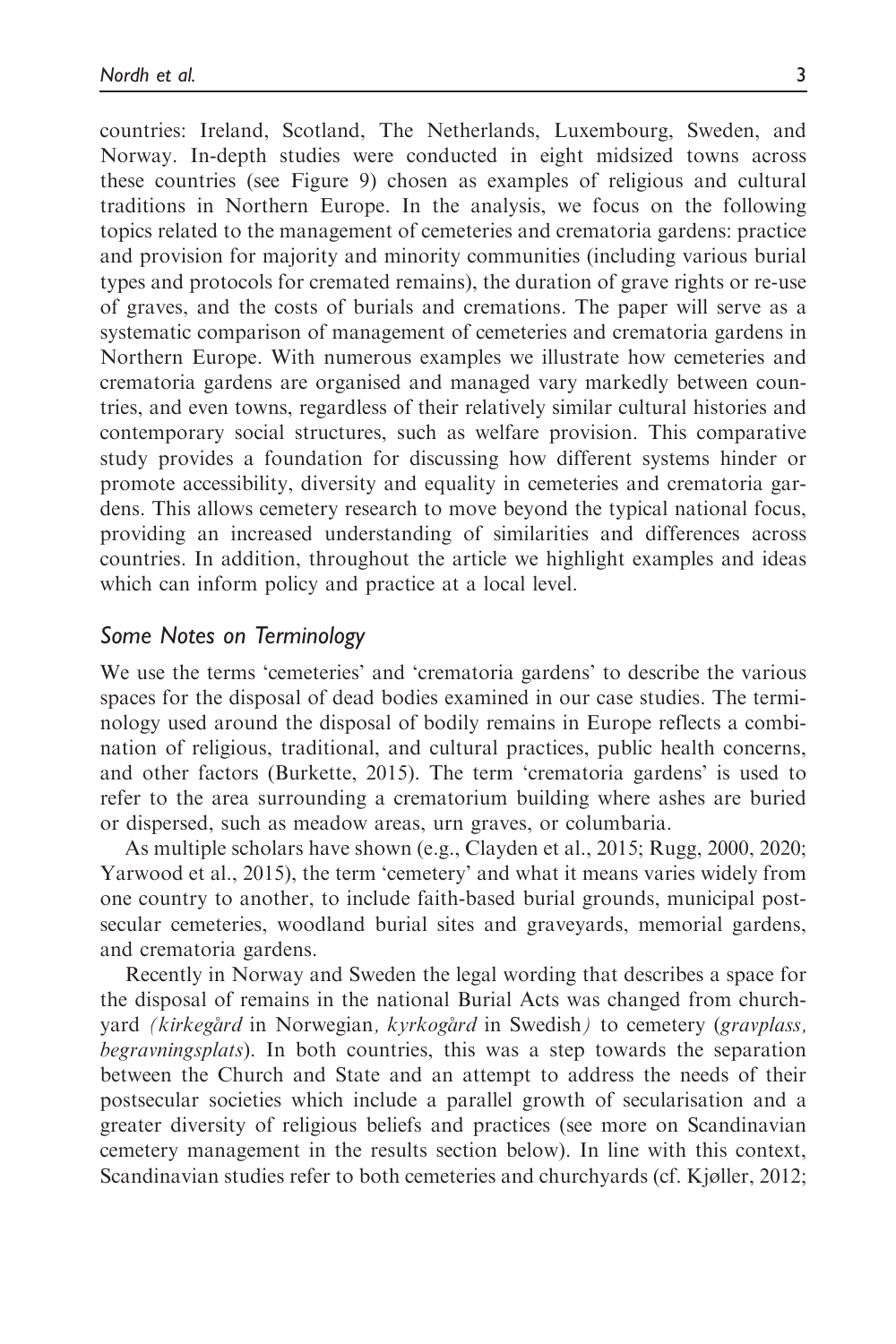Nordh & Evensen, 2018). In the Dutch language, the term cemeteries (begraafplaatsen) similarly encompasses churchyards, municipal and private cemeteries, as well as woodland and natural burial sites. Similarly, in the Luxembourgish language, one word is used to describe all types of spaces for disposal of human remains (Kierfecht in Luxembourgisch or cimetière in French), which also includes forest cemeteries (Kmec & Kolnberger, 2020). In Scotland and Ireland, the term 'churchyard' tends to be limited to Christian burial grounds and for this study we have focused on municipal post-secular cemeteries as distinct from historic graveyards in church grounds; see Rugg (2000) on the specific historical conditions from which the modern cemetery emerged in the UK and Ireland.

In the next section, the broad points of convergence of the religious-cultural contexts of the case study countries are briefly outlined and some variances identified, followed by an analysis of the management of cemeteries and crematoria gardens in the Northern European context.

## The Northern European Context

(Post)Secular Societies. The countries in this study share the same broad religiouscultural heritage shaped by varied Christian traditions (notably Reformed and Catholic churches) and Enlightenment ideas of rationality (also see Kolnberger, 2018 on European traditions). They are also marked by post-war trends towards (post)secularization and increased religious diversity (Beaumont & Baker, 2011; Habermas, 2010; McLennan, 2010; Molendijk et al., 2010), which has likewise affected attitudes and mentalities towards death and funerary practices (Ariès, 1974; Jacobsen, 2016; Klass & Steffen, 2018; Maddrell, Beebeejaun, McClymont, McNally, et al., 2018; Mathijssen, 2017). The understandings of secularization and postsecularization vary across countries and scholars. Where secularization was often understood as a general decline in religion, postsecular scholars recognize that the public role of religion has instead changed (Kjærsgaard, 2017; Molendijk et al., 2010). In the countries under investigation, spirituality is very much present in people's everyday practices (Beaumont  $\&$ Baker, 2011; Berghuijs et al., 2013; Kjærsgaard, 2017). While traditional religious affiliations (most notably Christian) are declining, some people with limited affiliation to religious institutions continue to find comfort in traditional religious funerals. Others find their spiritual and religious needs met in other contexts and communities (McClymont, 2015), such as Buddhism, and self- or nature-based spiritualties and other alternative belief systems. It has been argued that these changes are reflected in an increased interest in cremation and varying alternatives for burying or scattering ashes (Harvey, 2016; Heessels et al., 2012; Van der Velde, 2013; Walter, 2020), but this can present an over-simplified elision of individualisation and alternative disposition with secularisation (Maddrell, 2011). Both secular and increasingly diverse religious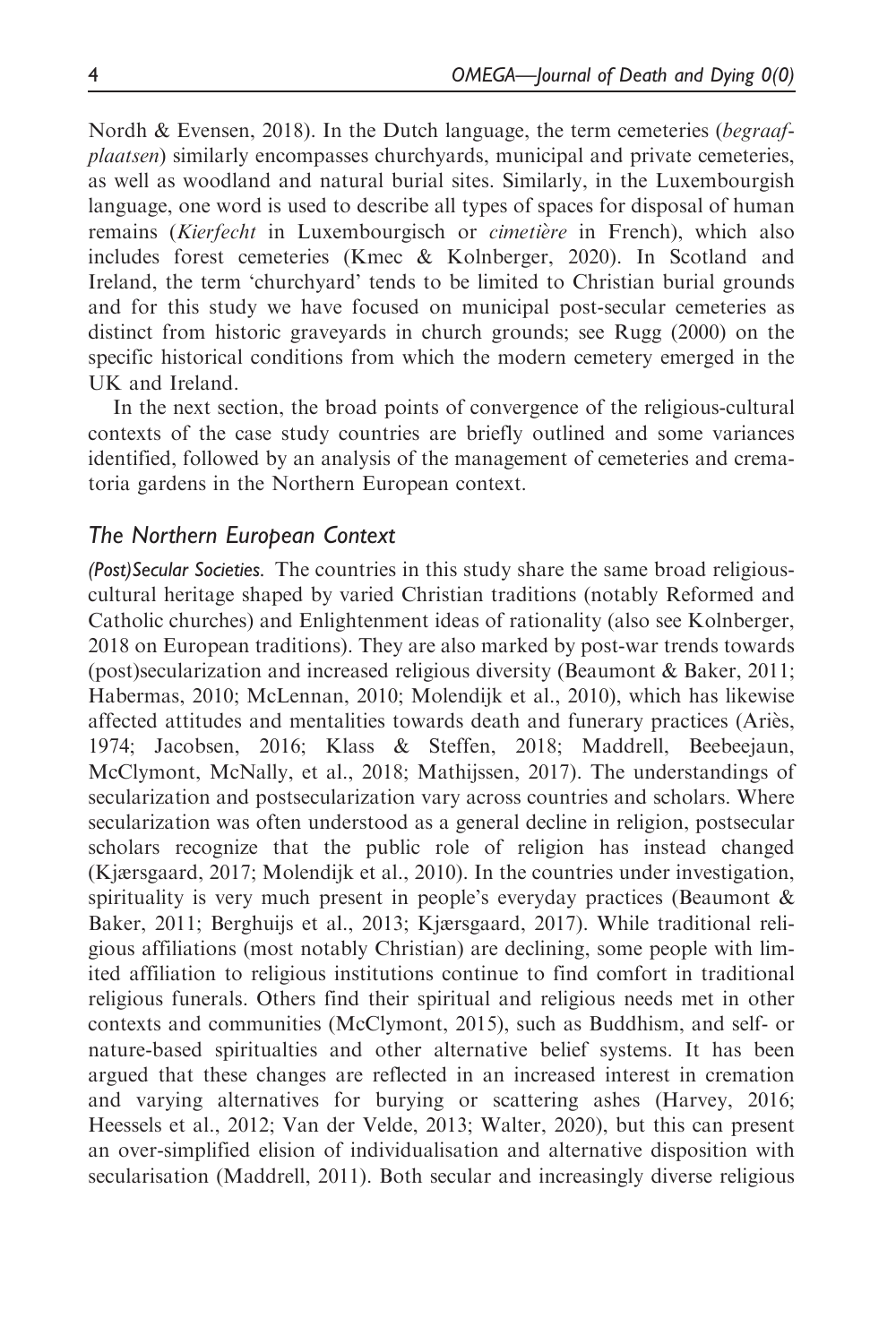beliefs and practices characterise post-secular societies' funerary ideals and practices, including the blending of secular and religious practices, or those from different religious traditions (Maddrell, Beebeejaun, McClymont, McNally, et al., 2018).

Management of Burial and Cremation. In each case study country, the proper management of the dead is understood to be of national significance, and national legal frameworks are set up to provide the basis for the management of the deceased.<sup>1</sup> However, despite these legal frameworks, local differences abound. Numerous scholars have attempted to categorise funerary practice in the West. Drawing on social justice theory, Julie Rugg (2020) argues burial is a *necessary* social service. She describes how cemetery systems differ between countries, but in many European countries have shifted from the responsibility of the Church or other religious organisations to the state. In order for cemeteries to be socially just, they have to be able to provide a decent disposal of the body, democratic accountability, equality of access to services regardless of income, freedom of religious expression at cemeteries, and environmental sustainability (Rugg, 2020). An additional element can be identified, namely specific provisions for religious and minority communities (Hunter, 2016; Maddrell, Beebeejaun, McClymont, Mathijssen, et al., 2018, Maddrell, Beebeejaun, McClymont, McNally, et al., 2018; Wingren, 2013). Attention to diverse religious and cultural funerary practices has been shown to be central to culturally inclusive cemeteries and crematoria gardens as well as the sense of 'full citizenship' of minorities, but can also be a cause of contention (Maddrell, Beebeejaun, McClymont, Mathijssen, et al., 2018; Maddrell, Beebeejaun, McClymont, McNally, et al., 2018; Maddrell, McNally, et al., 2021). Tony Walter (2005), focusing on Western Europe and North America, describes three models of commercial, municipal, and religious funeral organisation, relating to "the management of the corpse until its final disposition" (Walter, 2005, p. 173). The commercial model refers to cemeteries managed by private businesses. The municipal model suggests they are managed and owned by the municipality or other state-run organizations, and in the religious model, religious organisations are responsible for funerals, cemeteries, and crematoria. Walter likewise acknowledges that mixed-models emerge that combine these three. We draw on this preceding work in the analysis of the modes of management of cemeteries and crematoria gardens in the selected case study towns.

The Role of Cemeteries and Crematoria Gardens. Cemeteries and crematoria gardens across Northern Europe are generally designed and managed as 'green spaces': that is to say they are landscapes (gardens and parks) shaped by local contexts such as cultural heritage, recreational needs, and secularism (Wingren, 2013), and are designed by a landscape architect and/or developed over time through pragmatic management processes. Nonetheless, there are key differences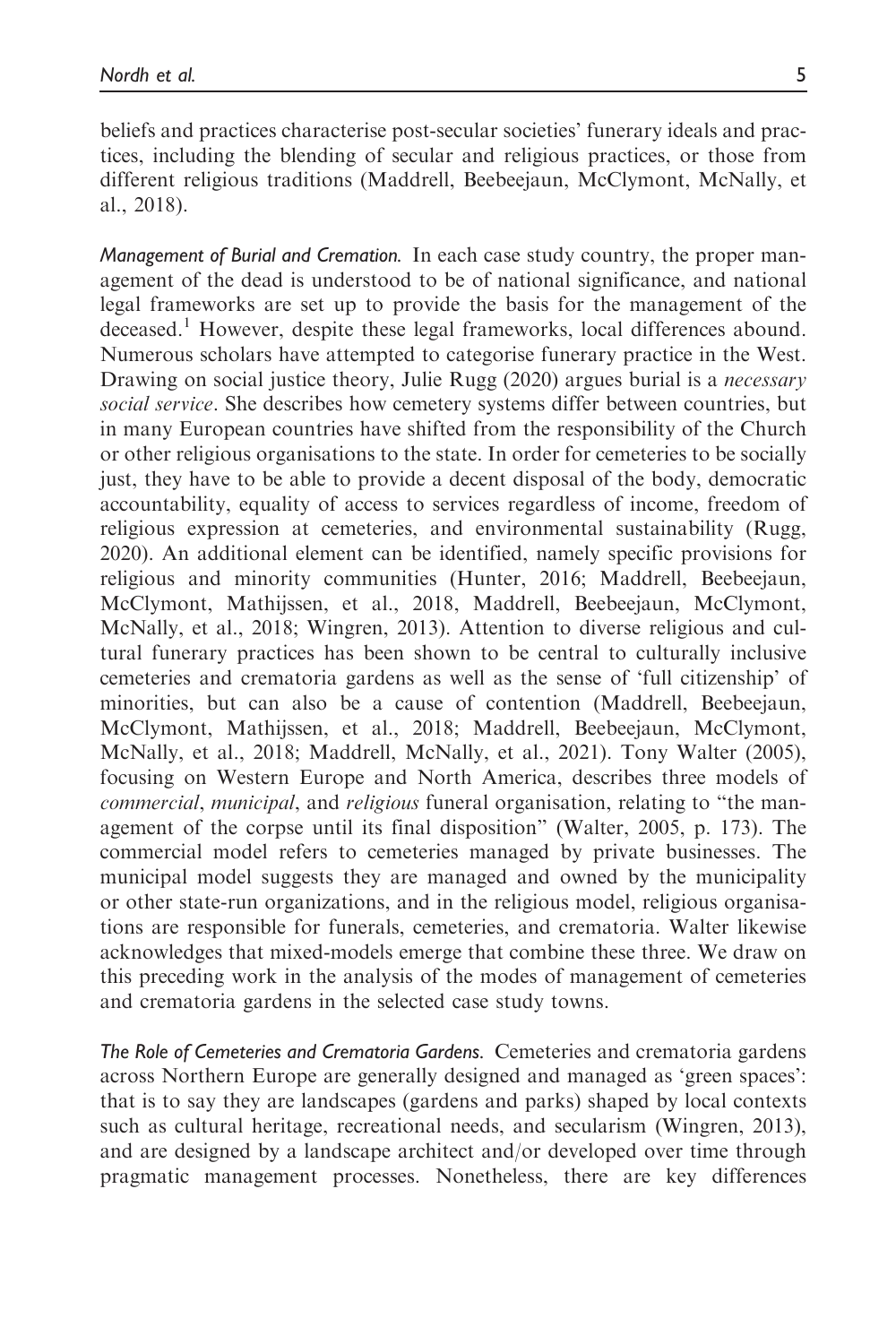between cemeteries. Historically, cemeteries in Protestant countries are typically marked by trees, shrubs, flowers and grass, whereas cemeteries in Catholic nations generally rely on hard surfaces (Walter, 2020). Furthermore, woodland and natural burial grounds are more prominent in historically Protestant countries than in Catholic ones (Walter, 2020). However, the picture is more nuanced and depends in part upon intersecting cultural norms, funding streams and other practicalities, rather than simply reflecting denominational dichotomies. Many western historic cemeteries have mature trees (Quinton et al., 2020) and function as valuable open spaces (Curl, 1975). They are commonly categorised by planners as green infrastructure in cities (see McClymont, 2016 on the UK and Nordh & Evensen, 2018 on Scandinavia), and are managed as such (Kjøller, 2012). Some cemeteries are even used as public parks (Evensen et al., 2017; Grabalov, 2018; Maddrell, Beebeejaun, McClymont, Mathijssen, et al., 2018; Maddrell, Beebeejaun, McClymont, McNally, et al., 2018; Skår et al., 2018). In Figures 1 to 8 we have selected typical photos of cemeteries from each of the case study towns. As evident in these pictures, all have elements of nature, regardless of their religious heritage. However, the design of the spaces and the amount of natural elements, is dependent on other aspects such as topography and local and national regulations, and therefore varies across countries and cemeteries. For more on design of cemeteries in the resective countries see for example Dietze-Schirdewahn and Lunde (2019), Nolin (2006), Wingren (2013) on Scandinavia; see Kmec et al. (2019) on Luxembourg; Tarlow, 2000 on the UK; Deunk et al. (2016); Van Raak (1995) on the Netherlands.

Across our case studies cemeteries and crematoria gardens can be regarded as public spaces where everyday encounters are made (Francis et al., 2000; Grabalov & Nordh, 2021; Maddrell, Beebeejaun, et al., 2021; Maddrell, Beebeejaun, McClymont, Mathijssen, et al., 2018; Maddrell, Beebeejaun, McClymont, McNally, et al., 2018; Maddrell, McNally, et al., 2021;



Figures 1-3. Examples of cemeteries in Scandinavia. From the left to right: photos from the main cemetery St Eskil in Eskilstuna; woodland cemetery Röbäck in Umeå; collective memorial at the central cemetery Bragenes in Drammen, the yellow building in the back is the crematorium (photographs by Helena Nordh).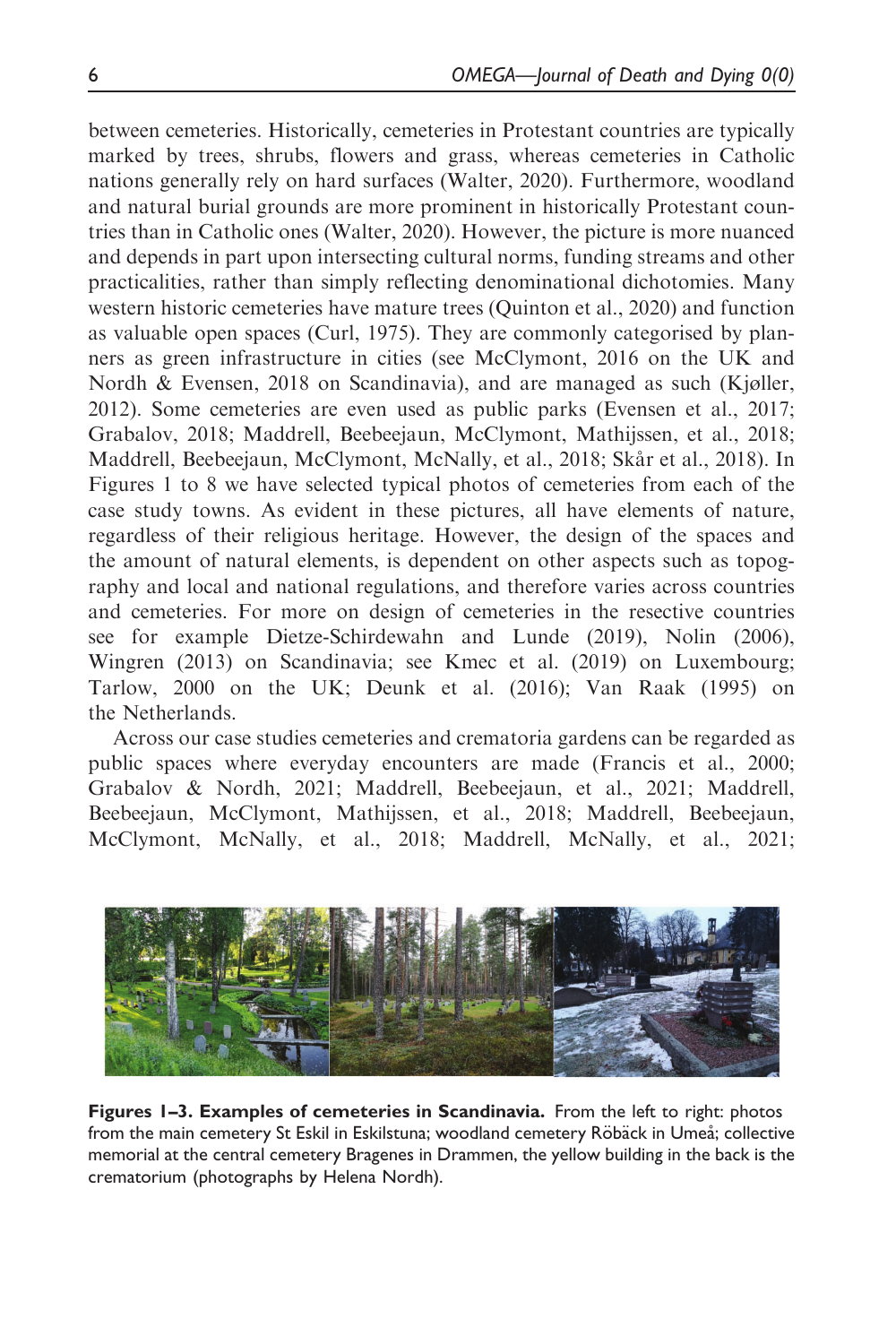Swenson & Skår, 2018), which can result in conflict between different interests and practices, or community for example through spaces that gather people with joint needs or interests. The cemetery has been described as a liminal space in numerous ways, including as a "floating border between private-public spaces" (Swensen & Brendalsmo, 2018, p. 88): even if most are publicly accessible spaces, they provide 'private' burial plots that are bought or rented and are commonly treated more or less as "miniature home gardens" (Kjærsgaard & Venbrux, 2016) where "memory objects... form a specific passage landscape between life and death" (Maddrell et al., 2021, p. 8). Moreover, what is permitted within these spaces in terms of behaviour, memorial, and burial practices is regulated nationally and/or locally and not least as normative "unwritten rules" in people's minds (Nordh et al., 2017).

As places of mourning, bereavement, and consolation, cemeteries and crematoria gardens accommodate personal as well as social and environmental functions (Jedan et al., 2019). The meaning of the individual/private grave, and how it is shaped and decorated, is of importance for mourning and remembrance (Petersson & Wingren, 2011). Further, interactions with 'deathscapes' are not just experienced through the materiality of physical spaces, but also and at the same time through embodied-psychological experience and various forms of virtual space, including both digital spaces and arenas of belief and belonging, such as idea of 'heaven' (Maddrell, 2016). This embodied experience of loss, mourning, and consolation is also frequently reflected in a sense of a continuing bond with, and/or responsibility to, the dead (Klass et al., 1996; Klass & Steffen, 2018). This highlights the complexity of emotional-affective environments, particularly those connected to the disposition of the dead, mourning, and remembrance, and how this is culturally inflected. This in turn demonstrates the social and cultural significance of cemeteries and crematoria gardens, and the importance of their organisation and management, including their diversity-readiness .



Figures 4–5. Examples of cemeteries in Ireland and Scotland. From left to right: photos from Birkhill cemetery in Dundee; St James' cemetery in Cork (photographs byDanielle House).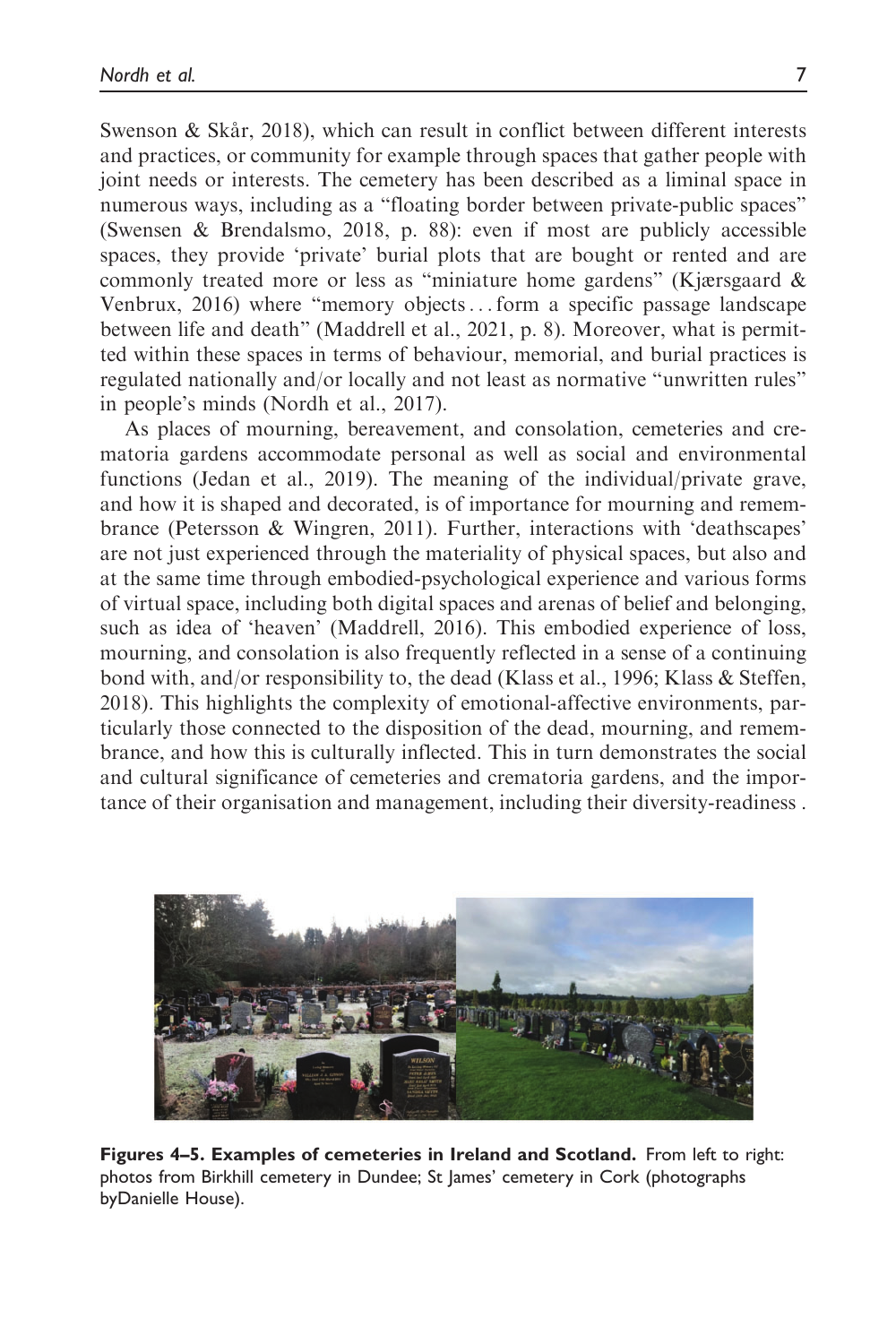

Figures 6–8. Examples of cemeteries in The Netherlands and Luxembourg. From left to right: photos from Tongerseweg municipal cemetery in Maastricht; municipal cemetery Noorderbegraafplaats in Leeuwarden; Notre Dame in Luxembourg-City (photographs by Mariske Westendorp).

# **Methods**

This paper is based on a comparison of six northern European countries and exemplified with in-depth studies in eight medium sized municipal areas or 'towns' (see Figure 9). This focus on medium-sized urban areas is designed to extend knowledge of provision for minorities and migrants beyond large multicultural conurbations. The case studies were chosen for their medium-size, from a national perspective, with a significant proportion of minority or migrant populations (see Table 1). Their size also meant it was possible to survey all cemetery and crematoria garden provision, rather than sampling, affording an overview of total provision in the towns. Only cemeteries and crematoria gardens that are currently in active use for disposition are included in the study.

Mixed methods have been used, starting with an extensive in situ mapping of the cemeteries and crematoria gardens provision within each of the eight towns, including the layout and management of cemeteries or crematoria gardens, designated sections for religious and other minority communities, and the presence of columbaria and designated areas for scattering cremated remains. This systematic mapping and photo documentation allowed us to have a detailed understanding of the spatial and organisational similarities and differences between the cemeteries and crematoria gardens under study. 45 semistructured in-depth interviews were held with stakeholders across the eight towns, including cemetery and crematoria managers and employees, town planners, and members of the municipal authorities.<sup>2</sup> Most interviews lasted 60 to 90 minutes, were recorded, transcribed and coded. Shared open and thematic coding was undertaken using Atlas.ti. The data gathered from these interviews, observations, and systematic mapping was supplemented with analysis of national, local, and cemetery/crematoria gardens level regulations and local strategies or plans.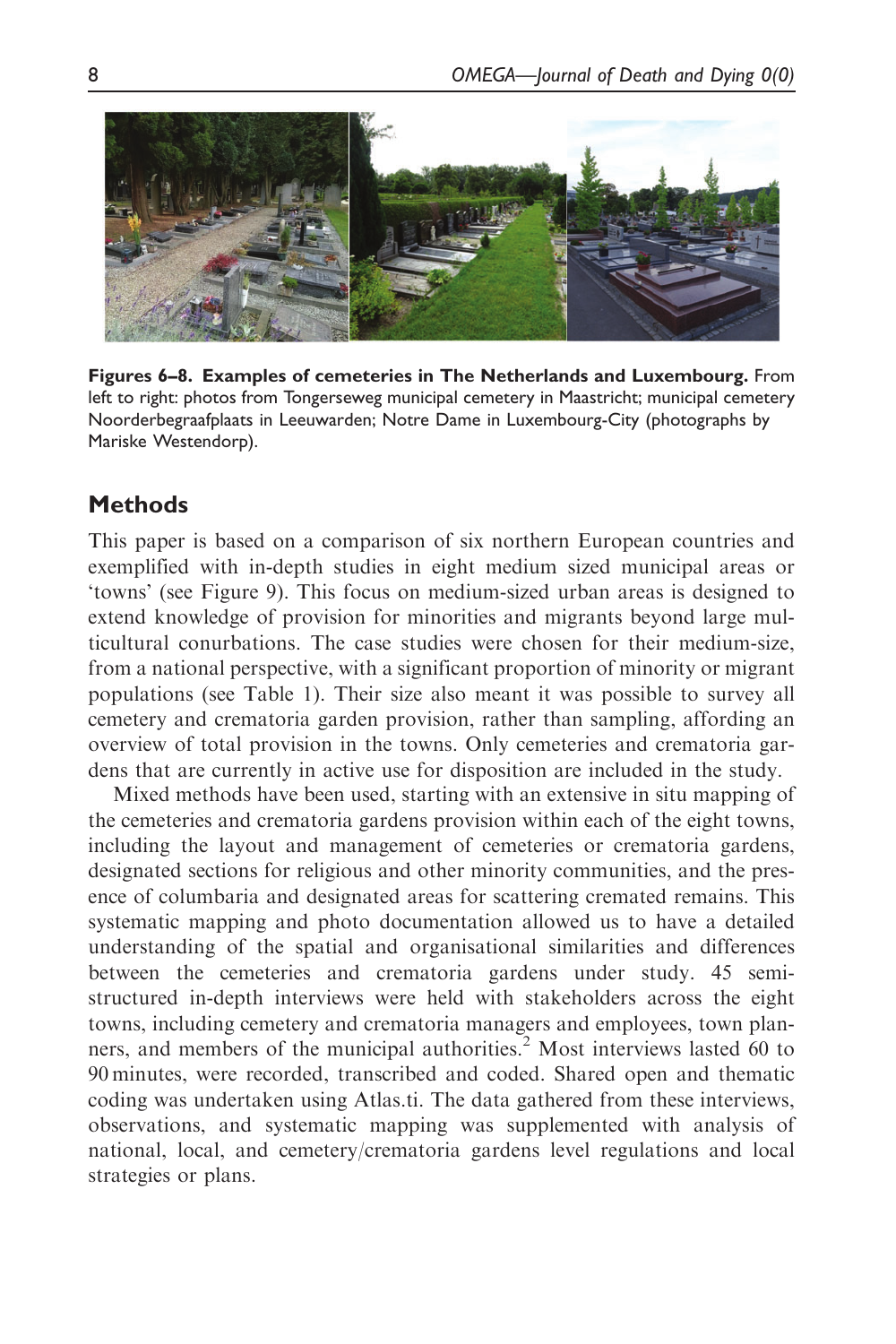

Figure 9. An Overview of the Eight Case Study Towns in Six Countries.

For the purposes of this paper, the following themes have been identified and will be discussed in detail in the following sections:

- Types and management of cemeteries and crematoria gardens (religious/ municipal/commercial/other/mixed) (nationally/locally)
- Burial/cremation ratio (nationally/locally)
- Rules around tenure and the re-use of graves (nationally)
- Regulations for handling of cremated remains (nationally)
- Types of burial and arrangements for the scattering of cremated remains (nationally/locally)
- Costs for grave space (locally) including financial model of cemeteries
- Cemetery sections for minorities (locally)

# Findings: Exploring Similarities and Differences Across the Cases

In this section, we explore similarities, and differences across our case countries that came out of the comparative analysis. Tables 1 and 2 provide an overview of the different contexts and practices in the countries and towns.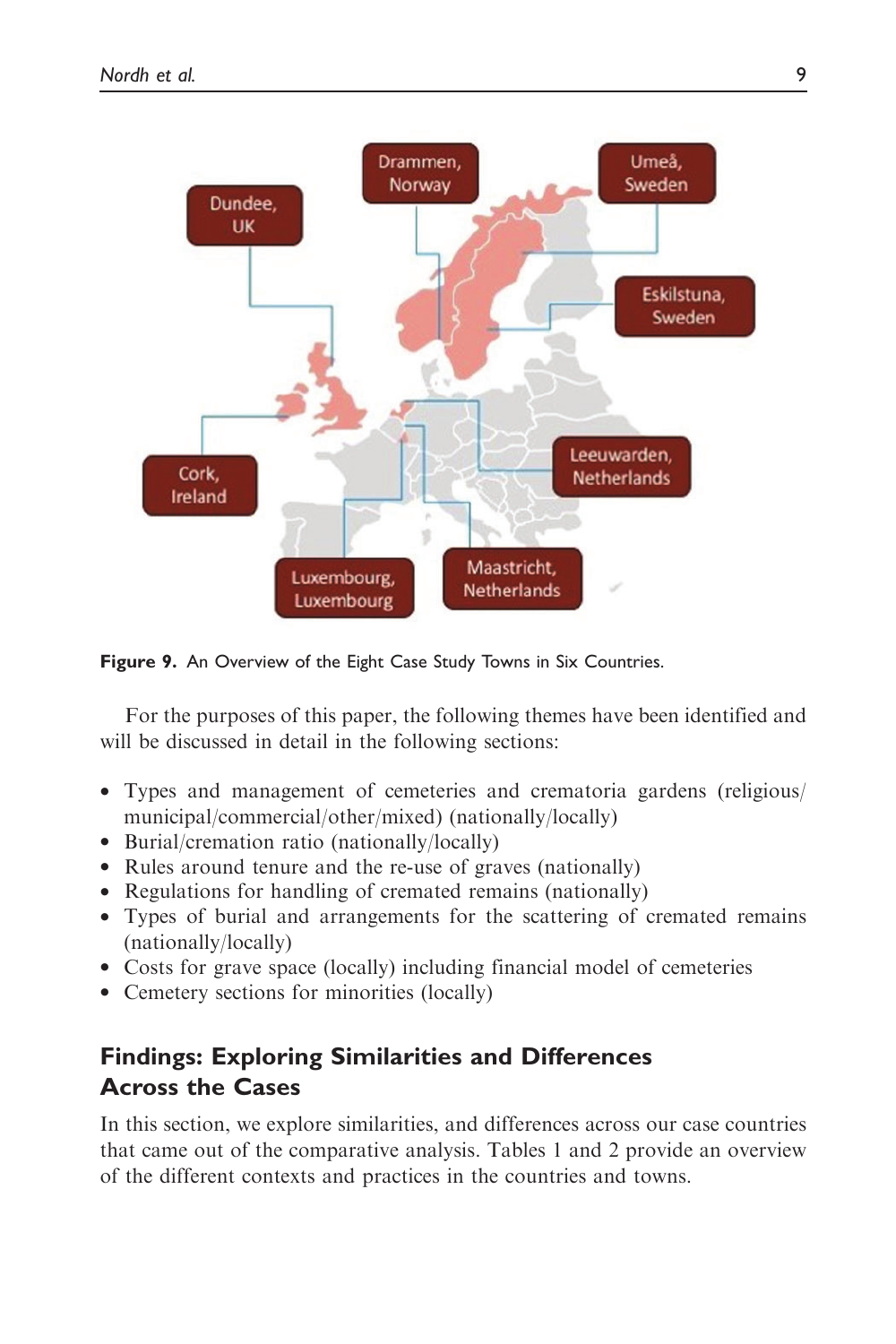| Case studytown<br>(nation) | population (year) <sup>a</sup><br>pality/% 'minority'<br>Population in the<br>town or munici-          | town or municipality <sup>a</sup><br>Top 5 key minority<br>groups within the                                                      | Main cemetery and cremato-<br>ria providers in/near town<br>(religious, municipal,<br>commercial)                                                                                                                                                                                                 | Cemetery minority<br>provisions                                                                                                                                                                                                  | Ash scattering provision                                                                                                                                                                                                                                                                                                                       |
|----------------------------|--------------------------------------------------------------------------------------------------------|-----------------------------------------------------------------------------------------------------------------------------------|---------------------------------------------------------------------------------------------------------------------------------------------------------------------------------------------------------------------------------------------------------------------------------------------------|----------------------------------------------------------------------------------------------------------------------------------------------------------------------------------------------------------------------------------|------------------------------------------------------------------------------------------------------------------------------------------------------------------------------------------------------------------------------------------------------------------------------------------------------------------------------------------------|
| Cork (Ireland)             | change in 2019<br>increased the<br>population to<br>125,657/14%<br>A boundary<br>210,000<br>$(2016)$ . | <b>British/Northern</b><br>Lithuanian: 0.4%<br>Other EU: 5.3%<br>Irish: 1.5%<br>Polish: 2.6%<br>Asian: 2.8%                       | countless religious church-<br>yards (Roman Catholic and<br>County (rural municipality<br>change, 13 cemeteries: all<br>adjacent to the city) that<br>One crematorium in Cork<br>municipal. Additionally,<br>Since the 2019 boundary<br>Church of Ireland).<br>services Cork city:<br>commercial. | Jewish burial Curraghkippane<br>municipal cemetery (Cork<br>City Council), section pri-<br>James' Chetwynd, Cork<br>County Council, and St<br>Muslim burial in St Mary's<br>Passage West, Cork<br>City Council.<br>vately owned. | In Cork there is no provision<br>for crematoria gardens or<br>one columbarium in Cork<br>cemeteries. There are no<br>scattered at the municipal<br>restrictions in regards to<br>storing or scattering cre-<br>remains can be buried or<br>mated remains. There is<br>and plans for new ones.<br>ash-scattering sections.<br>However, cremated |
| (Norway)<br>Drammen        | 68,945/22%<br>(2019)                                                                                   | Pakistani: 0.9%<br>Turkish: 1.7%<br>Afghan: 1.1%<br>Polish: 2.7%<br>raqi: 1.2%                                                    | One crematorium: run by the<br>Seven cemeteries: all man-<br>aged by the Church of<br>Church of Norway.<br>Norway.                                                                                                                                                                                | Muslim burial (Skoger<br>cemetery)                                                                                                                                                                                               | be buried at the cemetery.<br>bility to apply for ashes to<br>In Drammen, ashes have to<br>However, there is possi-<br>be spread in nature or<br>over sea.                                                                                                                                                                                     |
| (Scotland)<br>Dundee       | 148,750/10%<br>(2018)                                                                                  | Asian, Asian Scottish or<br>Ethnic Groups: 0.5%<br>Asian British: 4.0%<br>White Other: 4.7%<br>Mixed or Multiple<br>African: 0.8% | Six cemeteries: all municipal;<br>within a municipal grave-<br>outside the city and one<br>One natural burial ground<br>natural burial section<br>One religious/private<br>Muslim cemetery.<br>yard.                                                                                              | Birkhill municipal cemeter-<br>Muslim burial (Eastern and<br>ies and a private Muslim<br>cemetery), Jewish burial<br>(Eastern cemetery),<br>Pitkerro Grove)<br>Chinese section                                                   | In Dundee, there are various<br>sections within the crema-<br>ashes, and it is possible to<br>scatter or bury cremated<br>remains in grave plots at<br>burial or scattering of<br>torium garden for the<br>municipal cemeteries.                                                                                                               |
|                            |                                                                                                        |                                                                                                                                   |                                                                                                                                                                                                                                                                                                   |                                                                                                                                                                                                                                  | (continued)                                                                                                                                                                                                                                                                                                                                    |

Table 1. Case Study Overviews.

Table 1. Case Study Overviews.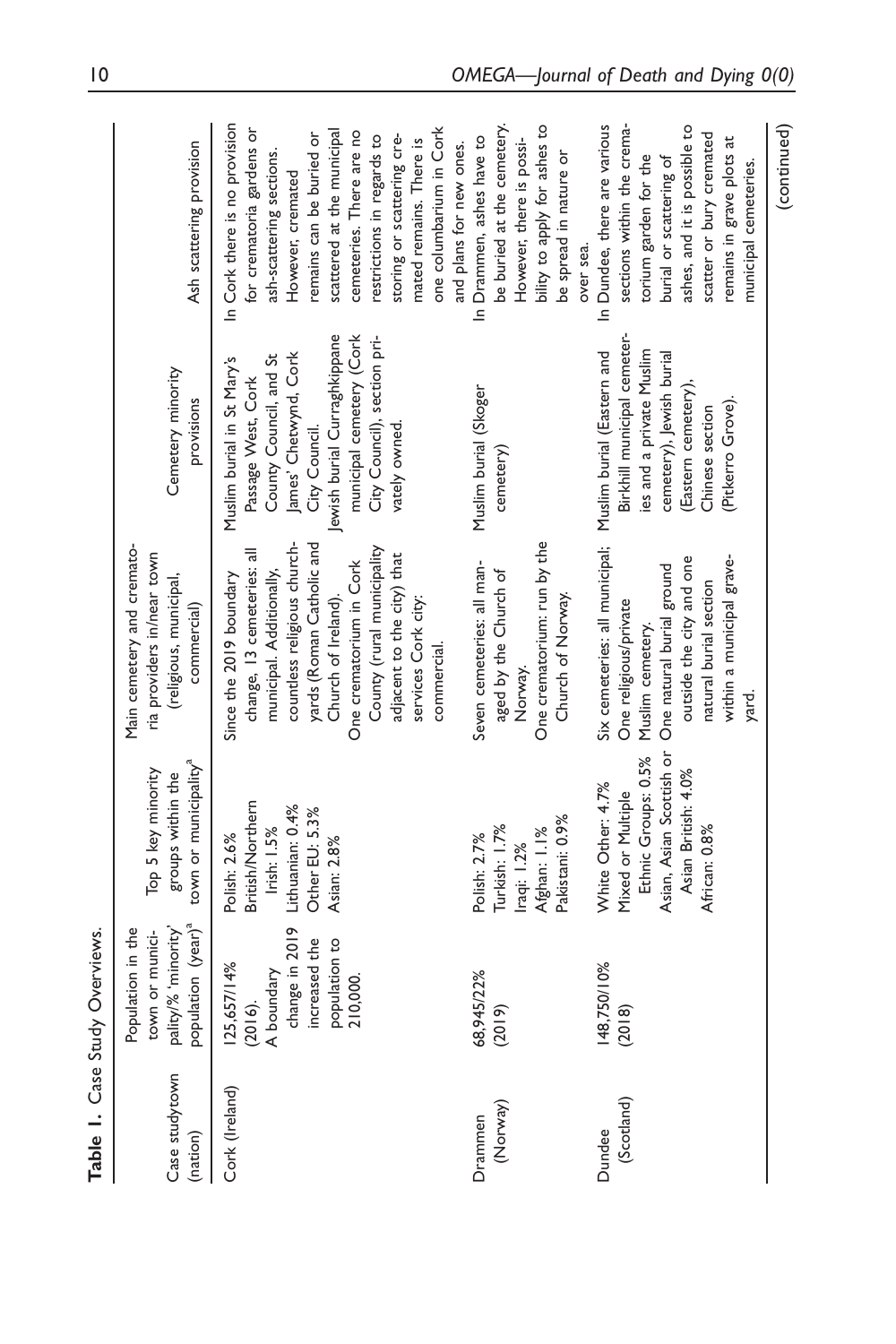| Case studytown<br>(nation)       | population (year) <sup>a</sup><br>pality/% 'minority'<br>Population in the<br>town or munici- | town or municipality <sup>a</sup><br>Top 5 key minority<br>groups within the        | Main cemetery and cremato-<br>ria providers in/near town<br>(religious, municipal,<br>commercial)                                                                                      | Cemetery minority<br>provisions                                   | Ash scattering provision                                                                                                                                                                                                                                          |
|----------------------------------|-----------------------------------------------------------------------------------------------|-------------------------------------------------------------------------------------|----------------------------------------------------------------------------------------------------------------------------------------------------------------------------------------|-------------------------------------------------------------------|-------------------------------------------------------------------------------------------------------------------------------------------------------------------------------------------------------------------------------------------------------------------|
| (Sweden)<br>Eskilstuna           | 105,924/26%<br>(2019)                                                                         | Somalian: 1.9%<br>Eritrean: 0.8%<br>Finnish: 4.0%<br>Syrian: 3.6%<br>Iraqi: 5.4%    | by the Church of Sweden.<br>One crematorium: operated<br>Two cemeteries: both man-<br>aged by the Church of<br>One crematorium with a<br>crematorium garden:<br>commercial.<br>Sweden. | Section, Mandei (St Eskil<br>Muslim Section, Bahá'í<br>cemetery). | In Eskilstuna, ashes have to be<br>ity to apply for ashes to be<br>However there is possibil-<br>spread in nature or over<br>sea. There is also a local<br>Scotland also allows pri-<br>buried at the cemetery.<br>vate arrangements for<br>storage or dispersal. |
| (Netherlands)<br>Leeuwarden      | 124,056/17%<br>(2019)                                                                         | Surinamese: 7.3%<br>Moroccan: 5.3%<br>Antillean: 7.0%<br>Turkish: 2.6%              | Eight cemeteries: 7 municipal, Muslim section at Noorder<br>Catholic); Two crematoria:<br>both commercial. One of<br>these has a crematoria<br>I religious (Roman<br>garden.           | at Spanjaardslaan cemetery<br>Cemetery, Jewish section            | scattered or placed in col-<br>In Leeuwarden, ashes can be<br>umbaria and grave urns at<br>spreading of ashes at St<br>crematoria gardens and<br>taken home, spread in<br>discussion to open up<br>cemeteries, or can be<br>Eskil cemetery.                       |
| Luxembourg-city,<br>(Luxembourg) | 122,273 /71%<br>(2019)                                                                        | Portuguese: 11.0%<br>French: 17.0%<br>German: 3.7%<br>Belgian: 4.1%<br>talian: 6.9% | 13 cemeteries: all municipal, Muslim and Jewish sections<br>including one forest ceme-<br>One crematorium with a<br>crematorium garden:<br>intermunicipal.<br>tery.                    | (Merl cemetery).                                                  | need to be scattered at the<br>urn graves or columbaria<br>at cemeteries. Provisions<br>cemeteries, or placed in<br>objects, repatriated etc.<br>nature, used in material<br>In Luxembourg-city, ashes<br>crematorium or local                                    |

Table 1. Continued.

Table 1. Continued.

(continued)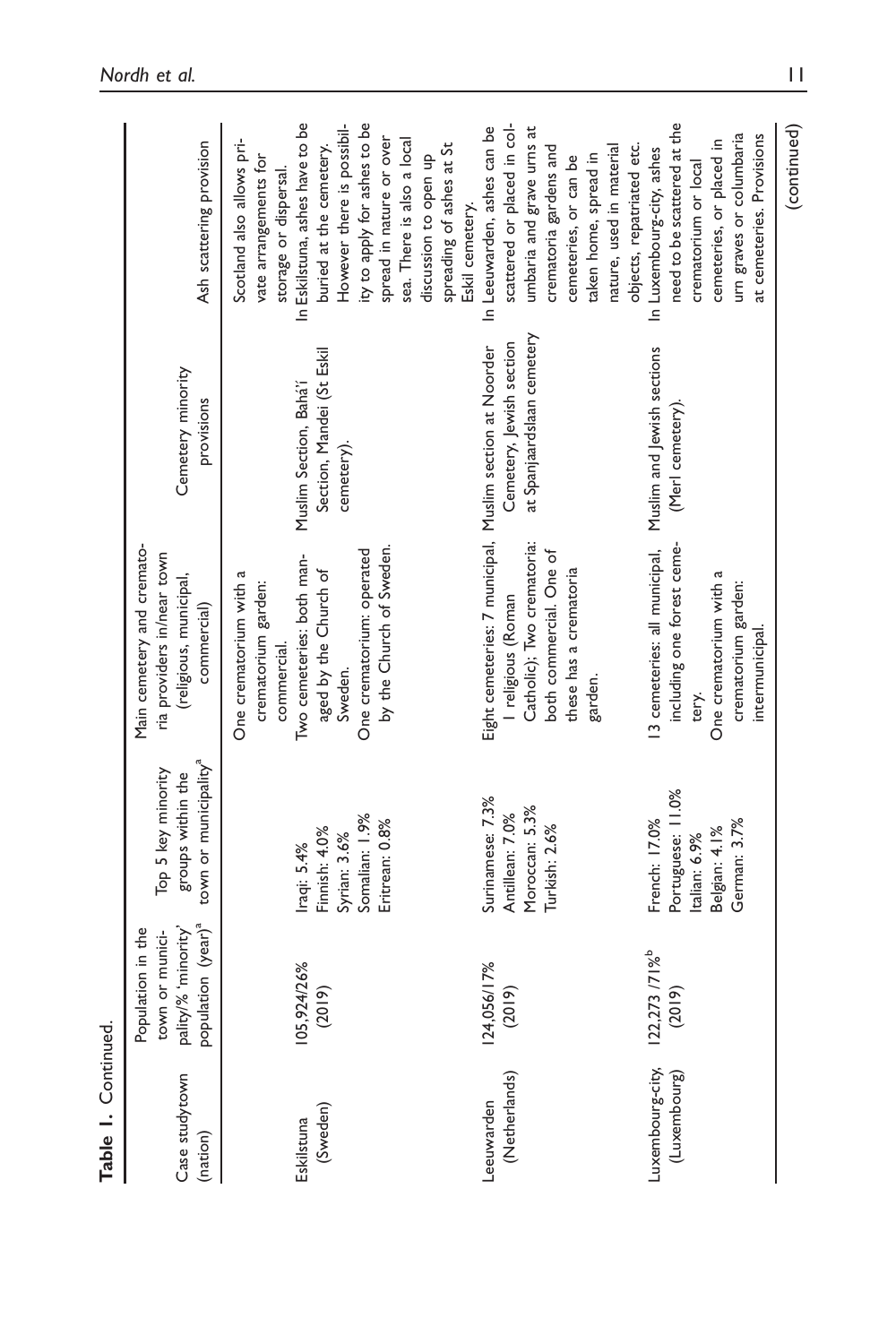| Table I. Continued.         |                                                                                               |                                                                                 |                                                                                                                                                                                                                                                                                                                                                                                                                                                                                    |                                                                                                                                         |                                                                                                                                                                                                                                |
|-----------------------------|-----------------------------------------------------------------------------------------------|---------------------------------------------------------------------------------|------------------------------------------------------------------------------------------------------------------------------------------------------------------------------------------------------------------------------------------------------------------------------------------------------------------------------------------------------------------------------------------------------------------------------------------------------------------------------------|-----------------------------------------------------------------------------------------------------------------------------------------|--------------------------------------------------------------------------------------------------------------------------------------------------------------------------------------------------------------------------------|
| Case studytown<br>(nation)  | population (year) <sup>a</sup><br>pality/% 'minority'<br>Population in the<br>town or munici- | town or municipality <sup>a</sup><br>Top 5 key minority<br>groups within the    | Main cemetery and cremato-<br>ria providers in/near town<br>(religious, municipal,<br>commercial)                                                                                                                                                                                                                                                                                                                                                                                  | Cemetery minority<br>provisions                                                                                                         | Ash scattering provision                                                                                                                                                                                                       |
| (Netherlands)<br>Maastricht | 120,354/11%<br>(2020)                                                                         | Surinamese: 1.0%<br>Moroccans: 4.9%<br>Antilleans: 1.7%<br>Turkish: 4.1%        | Il cemeteries: 10 religious<br>(Roman Catholic), one<br>One crematorium:<br>commercial<br>municipal;                                                                                                                                                                                                                                                                                                                                                                               | Muslim, Jewish and Armenian In Maastricht, ashes can be<br>cemetery); Moluccan sec-<br>tion (Bovens cemetery).<br>sections (Tongerseweg | scattered or placed in col-<br>umbaria and grave urns at<br>for ash scattering in the<br>crematoria gardens and<br>cemeteries, or can be<br>sea are also allowed.                                                              |
| Umeå (Sweden)               | 127, 119/12%<br>(2019)                                                                        | Somalian: 0.5%<br>German: 0.4%<br>Finnish: 1.7%<br>Iranian: 0.6%<br>Iraqi: 0.7% | One crematorium: operated<br>managed by the Swedish<br>by the Swedish Church.<br>Four town cemeteries: all<br>Church.                                                                                                                                                                                                                                                                                                                                                              | cemetery); Muslim section<br>Bahá'í section and Catholic<br>Muslim section (Röbäck<br>section and planned<br>(Norra cemetery).          | bility to apply for ashes to<br>taken home and used for<br>other purposes just as in<br>However, there is possi-<br>In Umeå, ashes have to be<br>buried at the cemetery.<br>be spread in nature or<br>Leeuwarden.<br>over sea. |
|                             |                                                                                               |                                                                                 | Note. Columns two and three are based on census data from the countries, which is why minorities are identified by different categories across the countries.<br>"The presented censuses are retrieved as follows: Cork 2011: https://corkhealthycities.com/wp-content/uploads/2019/01/CC-Profile-Report-Section-1-Part-1.<br>pdf. Dundee 2016: https://www.dundeecity.gov.uk/sites/default/files/publications/Dundee%20Census%20Pofile%202011.ndf. Drammen 2019: https://www.ssb. |                                                                                                                                         |                                                                                                                                                                                                                                |

kningsstatistik/pong/tabell-och-diagram/helarsstatistik-kommun-lan-och-riket/utrikes-fodda-efter-lan-kommun-och-fodelseland-31-december/. Maastricht 2020: [kningsstatistik/pong/tabell-och-diagram/helarsstatistik–kommun-lan-och-riket/utrikes-fodda-efter-lan-kommun-och-fodelseland-31-december/.](https://www.scb.se/hitta-statistik/statistik-efter-amne/befolkning/befolkningens-sammansattning/befolkningsstatistik/pong/tabell-och-diagram/helarsstatistikkommun-lan-och-riket/utrikes-fodda-efter-lan-kommun-och-fodelseland-31-december/. Maastricht 2020) Maastricht 2020: [pdf](https://corkhealthycities.com/wp-content/uploads/2019/01/CC-Profile-Report-Section-1-Part-I.pdf). Dundee 2016: [https://www.dundeecity.gov.uk/sites/default/files/publications/Dundee](https://www.dundeecity.gov.uk/sites/default/files/publications/Dundee%20Census%20Pofile%202011.pdf)%[20Census](https://www.dundeecity.gov.uk/sites/default/files/publications/Dundee%20Census%20Pofile%202011.pdf)%[20Pofile](https://www.dundeecity.gov.uk/sites/default/files/publications/Dundee%20Census%20Pofile%202011.pdf)%[202011.pdf](https://www.dundeecity.gov.uk/sites/default/files/publications/Dundee%20Census%20Pofile%202011.pdf). Drammen 2019: [https://www.ssb.](https://www.ssb.no/statbank/table/09817/. Eskilstuna) https://maastricht.incijfers.nl/dashboard/bevolking-3/. Luxembourg 2019: https://www.vdl.lu/en/city/a-glance/facts-and-figuresLeeuwarden 2019: https://allecij <https://maastricht.incijfers.nl/dashboard/bevolking-3/>. Luxembourg 2019: <https://www.vdl.lu/en/city/a-glance/facts-and-figuresLeeuwarden> 2019: [https://allecij](https://allecijfers.nl/gemeente/leeuwarden/) no/statbank/table/09817/. Eskilstuna and Umeå 2019: https://www.scb.se/hitta-statistik/statistik-efter-amne/befolkning/befolkningens-sammansattning/befol [no/statbank/table/09817/.](https://www.ssb.no/statbank/table/09817/. Eskilstuna) Eskilstuna and [Umea˚](Ume� 2019) 2019: [https://www.scb.se/hitta-statistik/statistik-efter-amne/befolkning/befolkningens-sammansattning/befol](https://www.scb.se/hitta-statistik/statistik-efter-amne/befolkning/befolkningens-sammansattning/befolkningsstatistik/pong/tabell-och-diagram/helarsstatistikkommun-lan-och-riket/utrikes-fodda-efter-lan-kommun-och-fodelseland-31-december/. Maastricht 2020) fers.nl/gemeente/leeuwarden/ [fers.nl/gemeente/leeuwarden/](https://allecijfers.nl/gemeente/leeuwarden/)

<sup>ь</sup>The relative high number of migrants in Luxembourg can be explained by bilateral agreements with Portugal, Spain and Yugoslavia from the 1970s onwards; the nation-wide booming economy since the 1980s, attracting qualified workers from abroad in particular the financial and IT sectors; and Luxembourg-city's status The relative high number of migrants in Luxembourg can be explained by bilateral agreements with Portugal, Spain and Yugoslavia from the 1970s onwards; the nation-wide booming economy since the 1980s, attracting qualified workers from abroad in particular the financial and IT sectors; and Luxembourg-city's status as one of three EU capitals, making it home to many people working for EU institutions. as one of three EU capitals, making it home to many people working for EU institutions.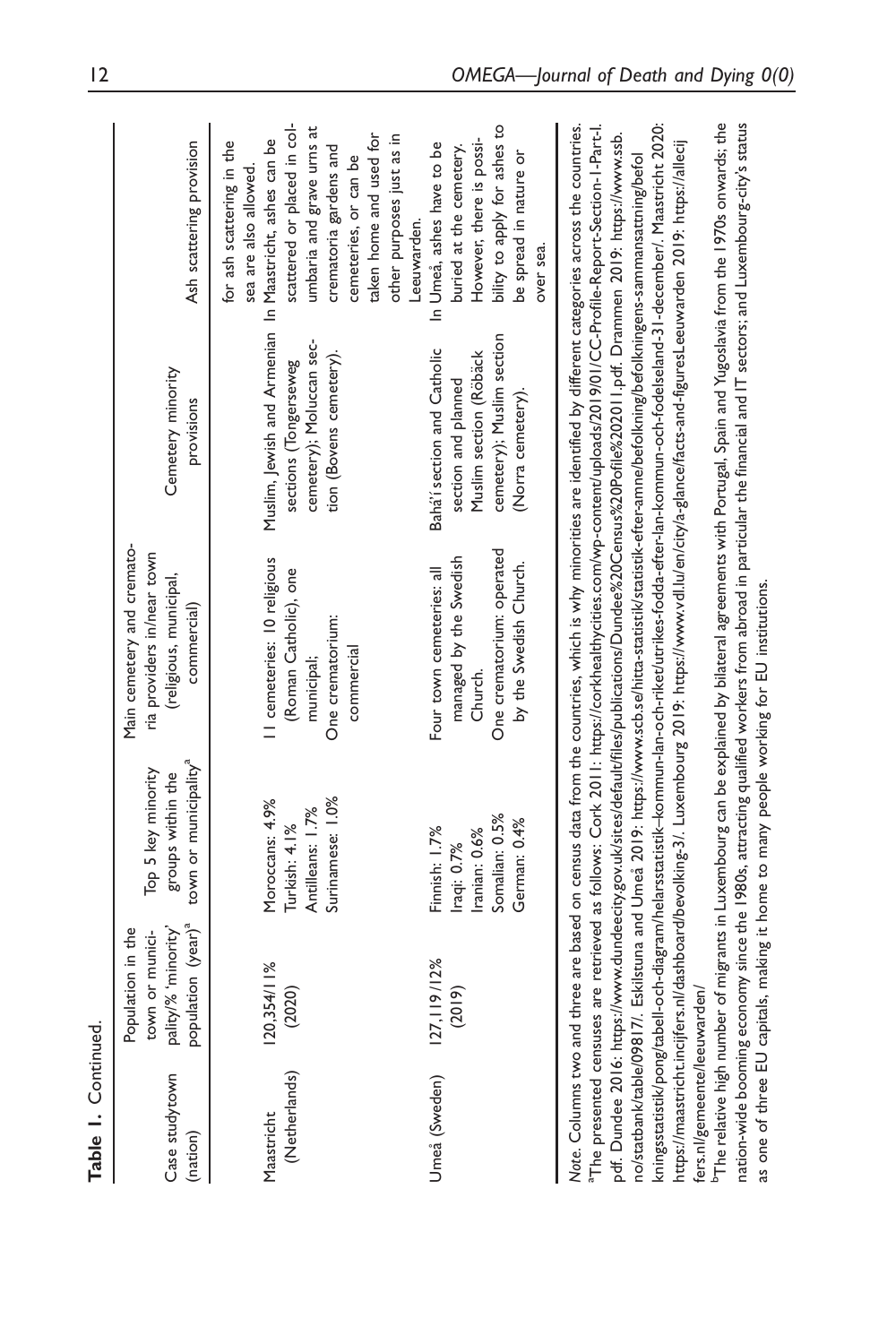| Study.                 |                                      | Table 2. Overview of Cremation Ratio, Burial Provision, Length of Grave Rights and Costs for Grave Space Across the Countries in the                                                                              |                                                                                                                                                                                     |                                                                                                                                                                                  |                                                                                                                                                                                        |
|------------------------|--------------------------------------|-------------------------------------------------------------------------------------------------------------------------------------------------------------------------------------------------------------------|-------------------------------------------------------------------------------------------------------------------------------------------------------------------------------------|----------------------------------------------------------------------------------------------------------------------------------------------------------------------------------|----------------------------------------------------------------------------------------------------------------------------------------------------------------------------------------|
| Country                | Cremation ratio<br>nationally (year) | Burial provisions and ash<br>scattering nationally                                                                                                                                                                | Length of grave rights<br>nationally                                                                                                                                                | Average grave costs in case<br>towns                                                                                                                                             | Average costs for cremation<br>in case towns                                                                                                                                           |
| Ireland                | 19.61% (2017)                        | most usual), urn graves and<br>Coffin graves (family graves<br>internment, columbaria<br>(very rare).                                                                                                             | Perpetual                                                                                                                                                                           | County Council municipal<br>800-2,000 € in Cork City<br>Council municipal ceme-<br>teries. 1,000 € in Cork<br>cemeteries.                                                        | In Cork there is one crema-<br>torium. The cost for cre-<br>mation is 745 $\epsilon$ .                                                                                                 |
| Luxembourg 61% (2018)  |                                      | Coffin graves (including family 15-30 years; perpetuity is<br>(relatively rare), natural<br>graves), urn graves, ash<br>scattering, columbaria<br>burial.                                                         | only possible for religious<br>reasons.                                                                                                                                             | 1,500 € for 30 years.                                                                                                                                                            | crematorium. The cost for<br>In Luxembourg, there is one<br>cremation is $1,375 \in$ .                                                                                                 |
| Netherlands 66% (2018) |                                      | Coffin graves, urn graves, ash No national regulations;<br>options with ash also pos-<br>tattoos, or scattering in<br>sible (e.g., in jewelry or<br>scattering, columbaria,<br>natural burial; other<br>gardens). | between 10-50 years; per-<br>expensive (around 10.000<br>dependent on individual<br>petuity is possible but<br>cemeteries anywhere<br>$\epsilon$ ) and varies across<br>cemeteries. | 3,500 $\in$ for 20 years                                                                                                                                                         | Cost for cremation is decided<br>prices ranging from 1,375<br>Maastricht. The cremato-<br>locally. There is as of yet<br>ria in Leeuwarden have<br>no crematorium in<br>to $1,550 \in$ |
| Norway                 | 44% (2019)                           | baria are introduced in the<br>Ist of January 2021 colum-<br>scattering of ashes, from<br>Coffin graves, urn graves,<br>Norwegian burial law.                                                                     | 20 years, extension possible.                                                                                                                                                       | First 20 years covered by the In Drammen, the cost for<br>Drammen about 35 $\epsilon$ per<br>home municipality, then a<br>fee that varies across<br>municipalities (in<br>year). | the municipality (via taxes).<br>cremation is covered by                                                                                                                               |

(continued)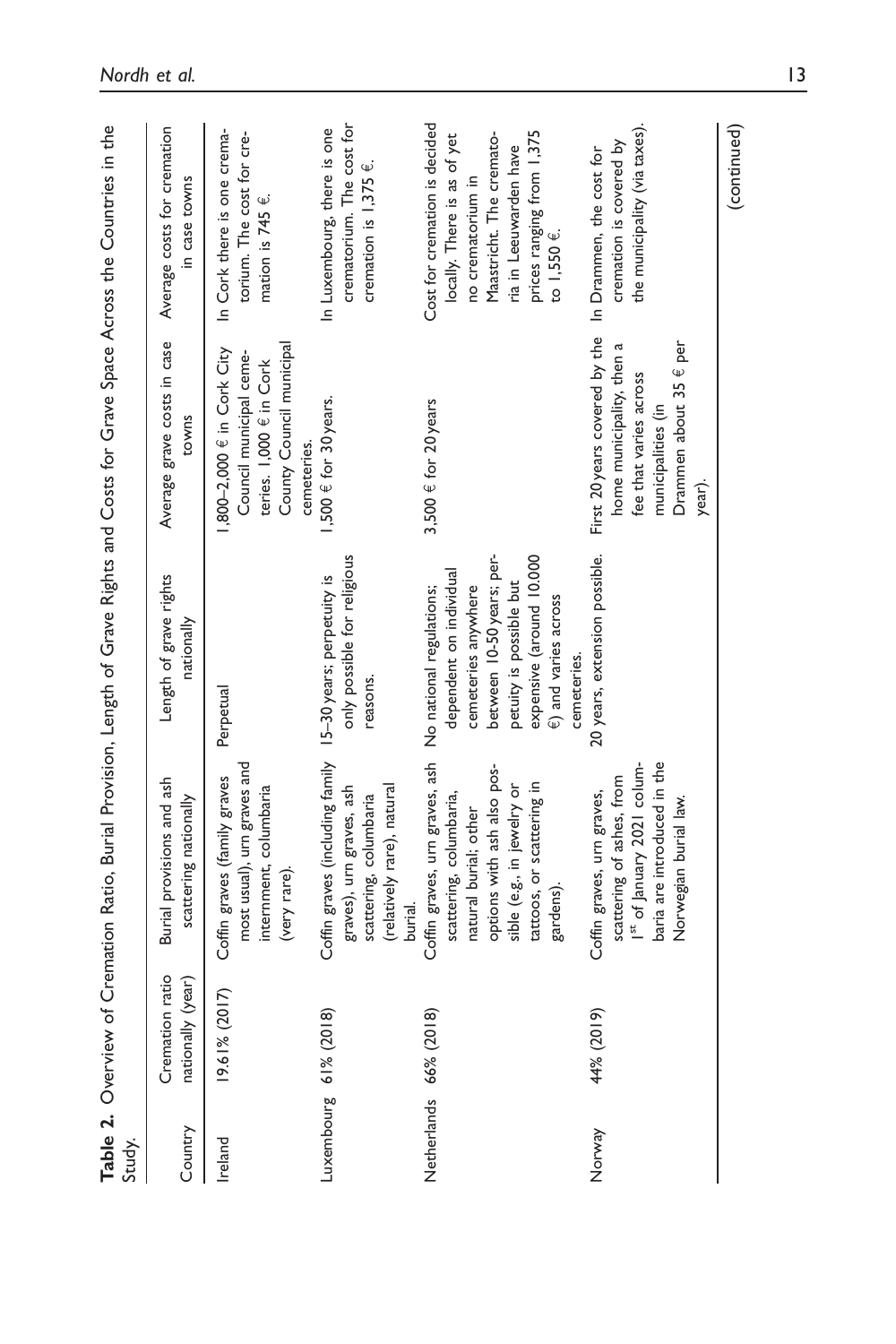| Table 2. Continued.    |                           |                                                                                                                           |                                      |                                                                                                                                                                                        |                                                                                         |
|------------------------|---------------------------|---------------------------------------------------------------------------------------------------------------------------|--------------------------------------|----------------------------------------------------------------------------------------------------------------------------------------------------------------------------------------|-----------------------------------------------------------------------------------------|
|                        | Country nationally (year) | Cremation ratio Burial provisions and ash<br>scattering nationally                                                        | Length of grave rights<br>nationally | towns                                                                                                                                                                                  | Average grave costs in case Average costs for cremation<br>in case towns                |
| Scotland/UK 77% (2017) |                           | Coffin graves (mostly family Perpetual<br>graves), urn graves, scat-<br>tering ashes (relatively<br>rare), columbaria are |                                      | About 700 € for a family plot In Dundee, the cost for cre-<br>municipal cemeteries, plus<br>in Dundee City Council<br>a 'perpetuities' manage-                                         | mation is about $1,235 \in$ .                                                           |
| Sweden                 | 82% (2018)                | spreading of ashes (rela-<br>tively rare), a few active<br>Coffin graves, urn graves,<br>columbaria.<br>scarce.           | 25 years; extension possible.        | First 25 years covered by the In both Eskilstuna and Umeå,<br>state via taxes, then a fee<br>another 15 years in both<br>ment fee of $\sim$ 630 €.<br>for about $100 \text{ } \in$ for | as well as in the rest of the<br>country, the cost for cre-<br>mation is covered by the |
|                        |                           |                                                                                                                           |                                      | Eskilstuna and Umeå.                                                                                                                                                                   | burial fee (individualised<br>tax).                                                     |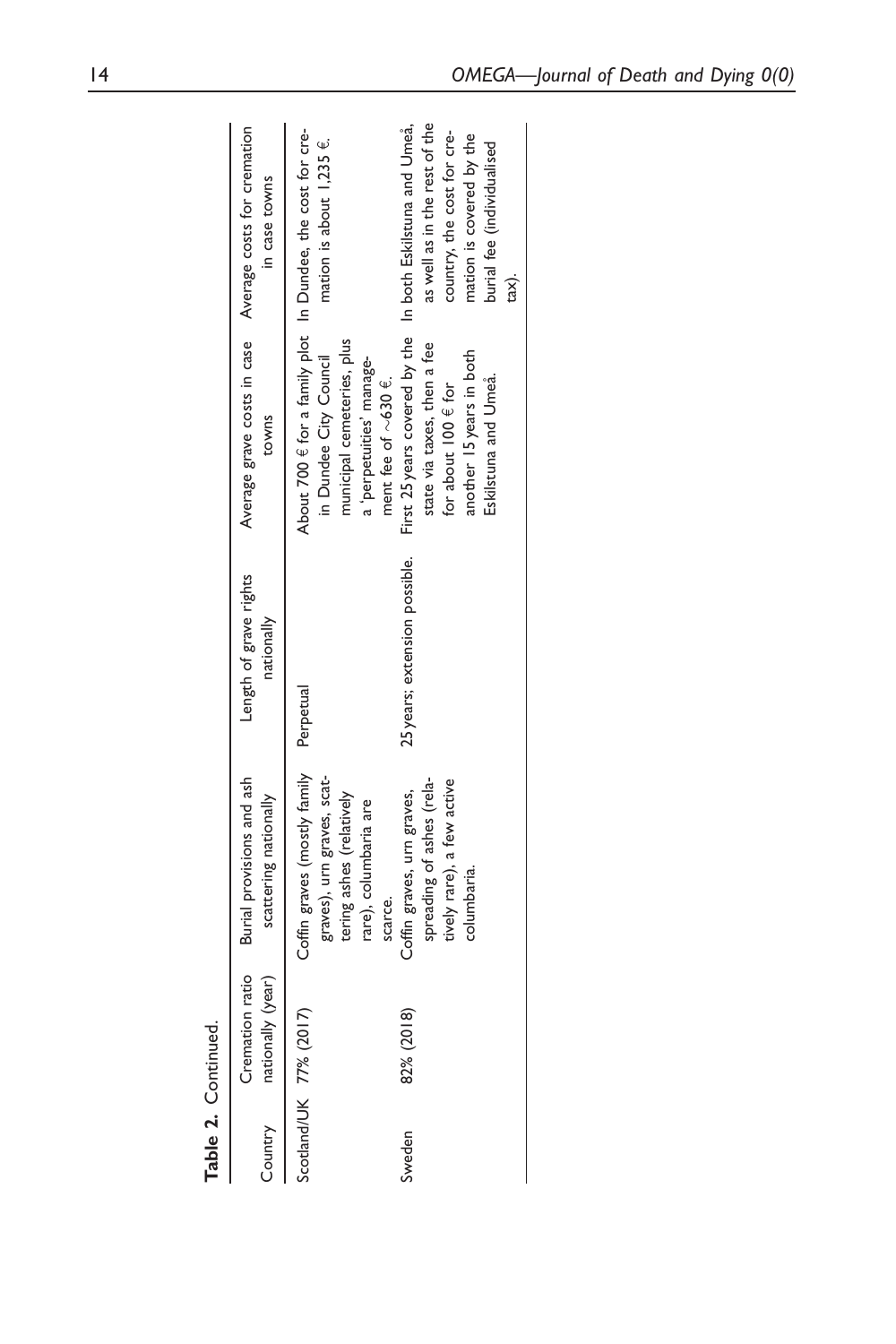## Management of Cemeteries and Crematoria Gardens

Across the countries in the study, cemeteries and crematoria gardens are owned and managed in various ways (see Table 1). In this paper, we apply the previously presented models of commercial, municipal, and religious funeral organisation as introduced by Walter (2005) in order to analyse and reflect on provision in international contexts. In Scotland, the Netherlands, Ireland, and Luxembourg, the majority of cemeteries are owned and managed by municipalities. Alongside these, there are some religious cemeteries, owned and managed by majority and minority religious organisations, primarily Christian, Islamic, and Jewish. Lastly, there are some commercial cemeteries, including recently developed woodland or natural burial grounds, and crematoria gardens. Crematoria gardens in these countries (Scotland, the Netherlands, Ireland, and Luxembourg) tend to be either commercial or municipal.

In our study, the ownership and management of cemeteries in Norway and Sweden are notable as cemeteries and crematoria here are in the main owned and managed by the Lutheran Christian Churches on behalf of the state. In Sweden, taking care of bodily remains is a public service operated by the Swedish Church. However, employees working at the cemetery do not have to be church members, and burial in Scandinavian cemeteries is open to all regardless of faith. Furthermore, in Norway and Sweden, crematoria gardens do not exist as separate entities, as crematoria are located within cemetery grounds, and are therefore also run by the Churches. However, in Sweden the County Administrative Board (Länsstyrelsen) is closely involved in decisions regarding the development and management of cemeteries. Cemetery management in Norway and Sweden therefore blurs the line between religious and municipal management (cf. Walter, 2005).

Lines can also be blurred between religious and commercial cemeteries. In Maastricht (Netherlands), the manager of a Roman Catholic cemetery consistently referred to it as a 'churchyard', as it is owned and managed by the parish of a nearby Catholic church. However, being aware of the declining numbers of Catholics in the city as well as a growing preference for cremation over traditional burial, the manager was adamant that the cemetery was open to everybody seeking a place to bury a loved one. Consequently, the cemetery has Catholic, Protestant, and secular graves. Another example of this blurring of categories was found in Ireland, where municipal cemeteries are theoretically secular but discursively are often seen as Catholic, based on local norms, practices and the history of the country. Some municipal cemeteries in Cork were described by their managers as 'Catholic', others as having Catholic and Protestant sections, and others as non-denominational. One recently built cemetery was described by the manager as "non-denominational [...] except for the Muslim section" and the manager of another recently opened cemetery referred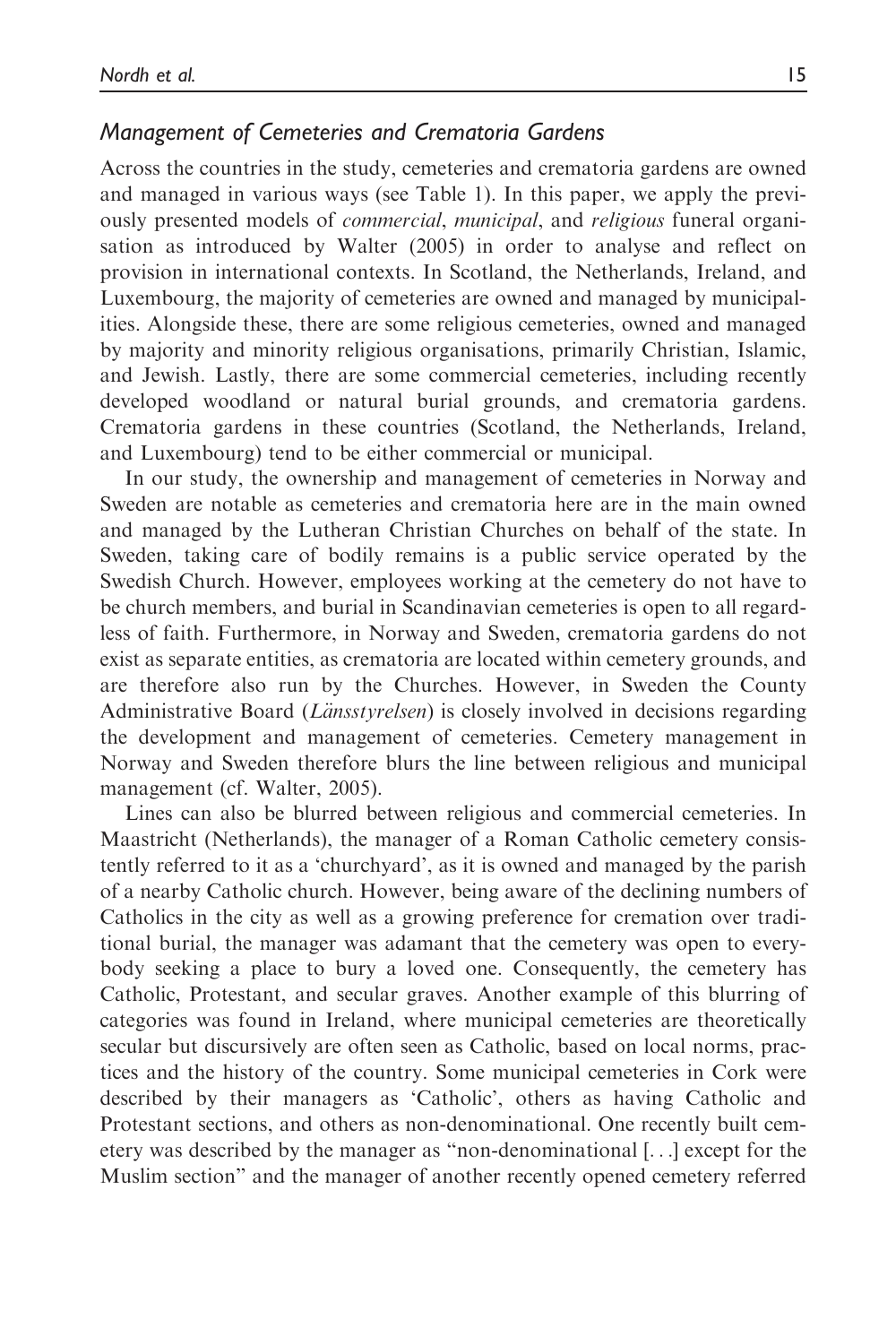to the main burial section as "the Catholic section," in distinction from an adjacent private Jewish cemetery.

The financing of a cemetery or crematoria garden is determined by the management model, which is a topic that we will now briefly look into. In Scotland, Ireland and Luxembourg, municipal cemeteries are managed by the municipality and funded through fees for grave plots, whereas commercial cemeteries and crematoria gardens in Scotland and Ireland are financed purely through fees or community initiatives such as Jewish or Muslim burial grounds. Municipal cemeteries in the Netherlands are financed by the municipality and through grave fees, whereas commercial and religious cemeteries have mixed-models of financing through grave fees, (religious) organizations, and government support. In Sweden, grave space and maintenance of cemeteries is covered by a burial fee, paid for by an individualised tax equal to 2.5% of a person's income, for the first 25 years use of the grave (this is a cost that everyone with an income pays, regardless of grave ownership). If the grave owner wants to extend the contract beyond 25 years, he/she pays a fee of about 100 euro for an additional 15 years. In Norway, the financing of cemeteries is part of the municipal budget. However, as the organisation responsible for burial and cremation, the Norwegian Church requests funds from the municipality annually to cover overheads and develop new burial space. In Norway the municipality also covers the cost for grave space for the first 20 years through general municipal taxes. If grave owners want to extend the contract, there is a cost of 35 euros annually. In both Scandinavian countries the cost for extending contracts vary between municipalities. In Table 2 we give an overview of the average grave costs in all case towns, however these numbers are not representative on national levels as burial costs vary across towns within countries. Costs for cremation also vary between and within countries. As an example, in Norway it is decided at a municipal level *if* and how much they want to charge for cremation, whereas in Sweden cremation is also covered by the burial fee. In the Netherlands, each crematorium has its own prices for cremation. Similarly, Luxembourgish crematoria decide fees themselves. In Scotland, cremation and burials are privately funded except when the deceased or their family have no financial means in which case the municipality is required by law to provide a public health funeral . This is typically a cremation, which is cheaper than a burial. In Ireland we see the same, both cremations and burials are privately funded, unless a family does not have the means, in which case they can apply for assistance from the state.

## Provision for Minority Communities

Across the case towns we find various examples of cemeteries and crematoria gardens that provide specific sections for religious and minority communities. However, the extent to which these provisions are planned and regulated varies. In Scotland and Ireland there is no formal requirement for designated minority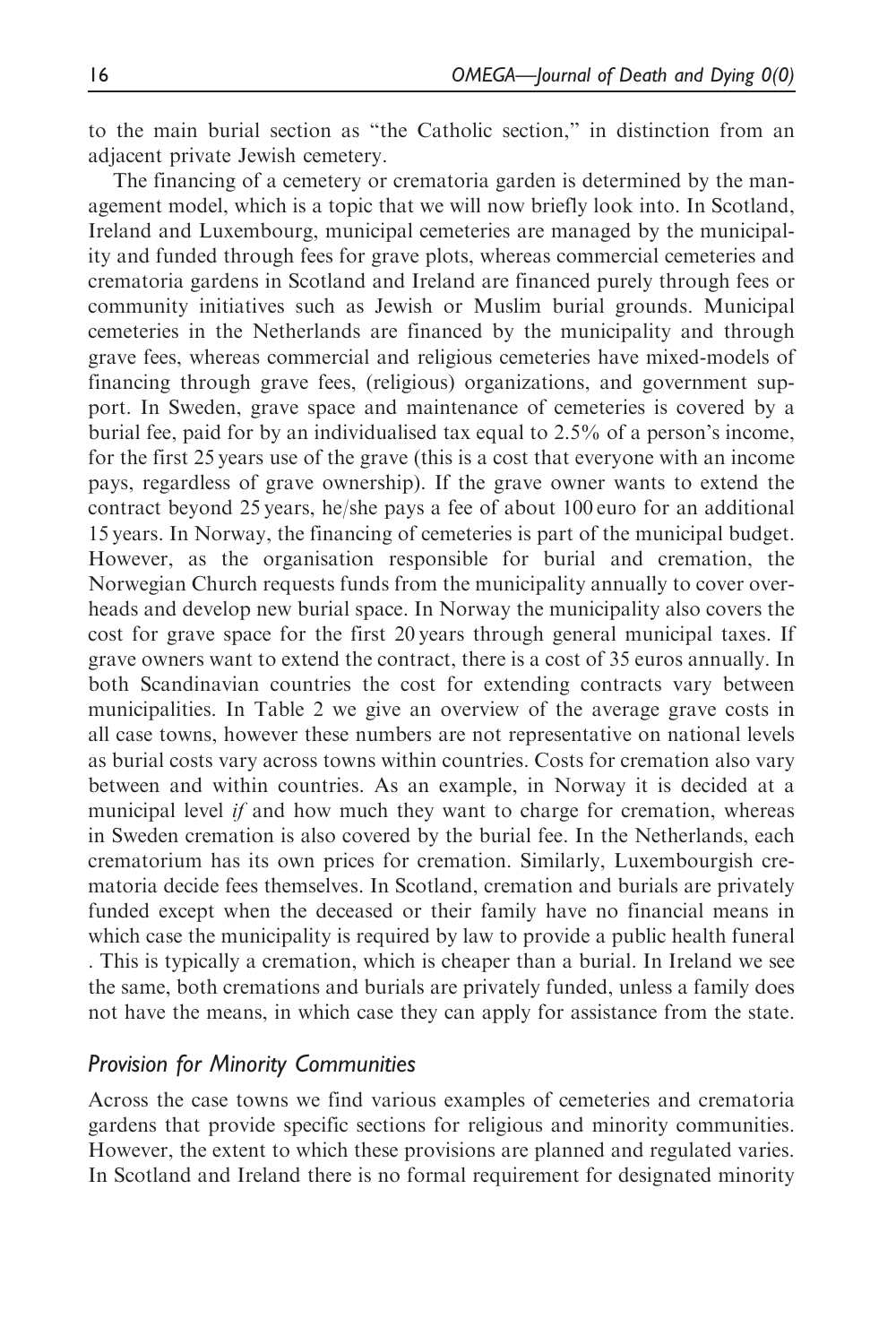religious sections to be provided within the municipal or other cemeteries and crematoria gardens; instead, these are provided on an ad hoc basis in response to actual or perceived local demand, and provision for minorities is widespread. In Dundee, Muslim sections within municipal cemeteries were developed through Muslim communities opening dialogue with the local authorities to request dedicated spaces. A member of the Dundee Muslim Cemetery Trust explained:

The City Council has always provided burial facilities for ethnic minorities. Different religious groups, whether it's the Jewish quarter or the Muslims. [...] In those days there were very few Muslims working in the city, but they got a hold of someone working in the factories and they said look we've got a Muslim person who's passed away, what shall we do? And that's where it came from, the area for Muslim burials.

In the Netherlands and Norway, the law states that everybody – regardless of (religious) background – has the right to be disposed after death with respect to religious needs. Furthermore, in Sweden the organization responsible for burial services (the Church) must, according to burial laws, offer special graves to others than the Christian belief. However, in practice it is up to the communities to contact the cemetery management and address their need for special grave space.

In Luxembourg-city, the mapping of cemeteries revealed that very few sections within the municipal cemeteries are based on religious or ethnic difference. Only one cemetery had separate Jewish and Muslim sections and could also be used by members of these communities residing in other parts of the country. When asked about the potential need for further minority sections, a member of staff from the local authority in charge of the city's cemeteries explained:

There are other communities. Buddhists, but they are integrated. Then there are the Protestants, they are buried everywhere, they don't have their own section. I think for the Muslim community, they have another approach [to burial]. [...] They wanted an area, and that's not a problem. But the other communities are integrated.

The quote shows that there is no objection to arranging separate cemetery sections. However, in Luxembourg-city (as well as in several other towns, such as Drammen, Eskilstuna and Umeå), the existence of sections for minority communities seems based on whether religious or ethnic minority communities actively demand a separate section, it is not an offer that is initiated top down, by the cemetery managers.

### Various Burial Types and Handling of Ashes

Within the study, cemeteries and crematoria gardens have different arrangements for the burial and dispersal of ashes and remains. The different sections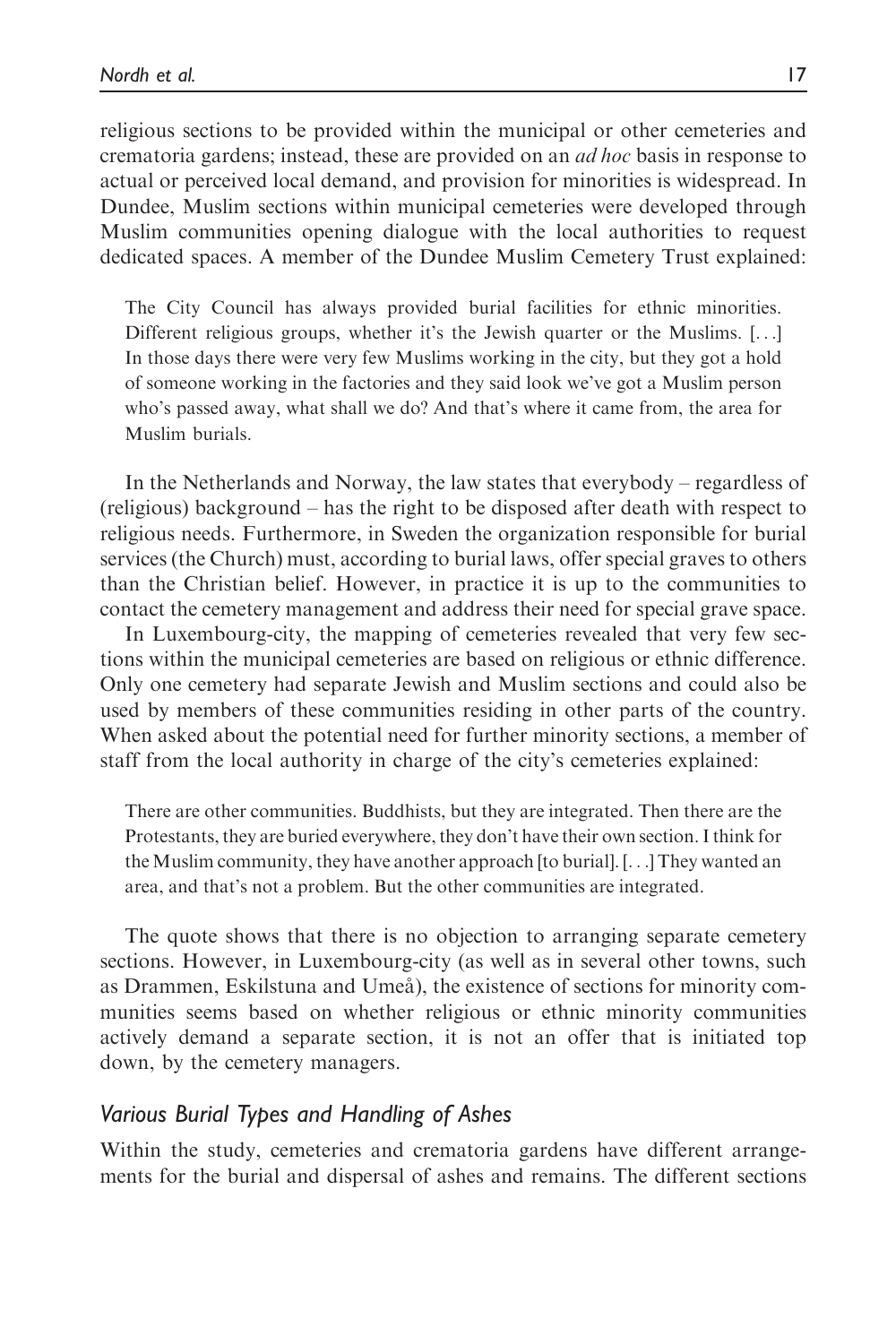and the types of burial permitted vary greatly not just between the countries or municipalities under study, but also across the towns. The burial of coffins or urns is most common across our cases and can be in individual or family plots. These are generally, although not always, marked with a headstone, slab, or small plaque memorial. The scattering of ashes and collective memorials are also common, reflecting high cremation ratios (see Table 2).

The presence of columbaria varies across the case studies. In the Netherlands columbaria appear more established. In the Dutch case study towns, at least half of all cemeteries have columbaria, and columbaria can be found in almost all crematoria gardens. In Luxembourg-city, only one cemetery (Merl) has a columbarium. The second columbarium to be built in Ireland was opened in Cork about 20 years ago. Various reasons may explain the historic lack of columbaria: in Ireland cremation rates are very low and only a recent option for the dispersal of bodies, whereas in Scotland they are simply not a typical cemetery architectural form despite high cremation rates, and so columbaria are not found in Dundee. In Norway, the Norwegian burial law only opened up the possibility to offer interment in columbaria on the first of January 2021. In Sweden, columbaria are rare, and there are no columbaria in the case towns under study. We now leave columbaria and turn our interest to practices around ash scattering.

In Luxembourg, it is possible to spread ashes at the national crematorium garden (located in Luxembourg-city) or sections for ash-scattering within cemeteries. This crematorium garden includes two large green lawns where ashes are scattered around trees. This is done anonymously: the names of the deceased are nowhere to be read. Leaving offerings other than flowers in these areas is not permitted and any other objects are removed by the crematorium management when placed there. In Cork, there is no provision for crematoria gardens or ashscattering sections which reflects the low cremation rate in Ireland. However, ashes can be scattered or interred in burial plots within cemeteries. In Dundee, the various sections within the crematorium garden relate to the size and style of memorial, and again it is possible to scatter or bury cremated remains in grave plots at municipal cemeteries, it is also legally permitted to remove cremated remains from the crematoria, allowing private arrangements for storage or dispersal. In Sweden, there are spaces within cemeteries for collective unmarked urn burial of cremated remains with a collective memorial stone or sculpture nearby. In both Norway and Sweden collective memorials that include the names of the deceased posted on a wall or sculpture have been erected to allow personal identification of the deceased in situ, even if the exact place of interment remains unmarked. Interestingly, whilst preference for naming the deceased in situ is increasing, the need to identify the exact position of the remains is decreasing, in favour of eschewing long term responsibility for a plot. A cemetery worker in Umeå described this shift away from individual plots, but also noted continued visitation and mourning rituals, as well as social interactions between mourners, at the communal memorial: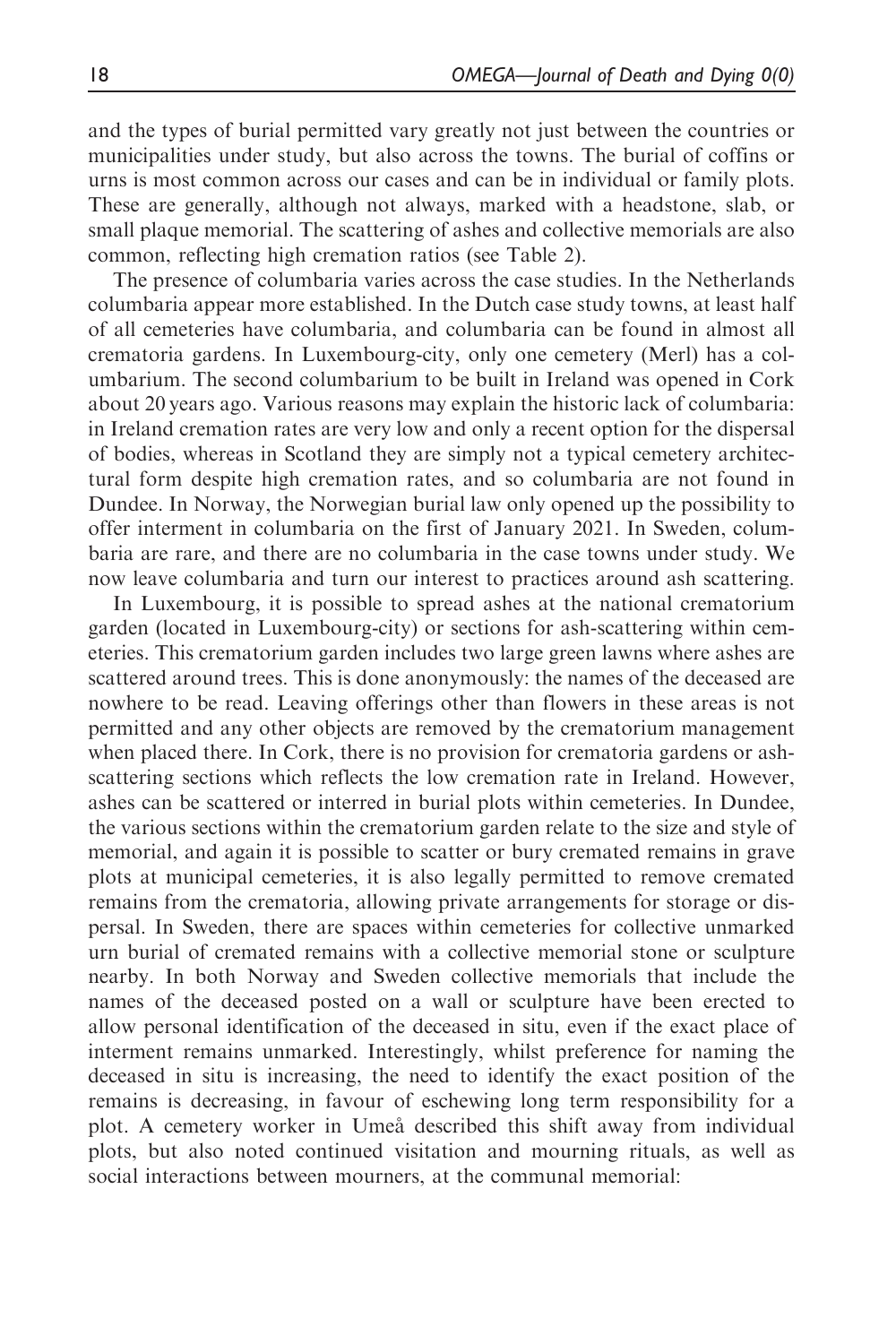The decrease in anonymous memorials is in favour of named memorials. There is also a reduction in individual urn graves in favour of collective urn memorials. [...] Those [people] I meet would like to be present and bury the urns themselves. They are now allowed to do so in anonymous memorial burials, and they have thought of their descendants, their children or so, that they should not have an obligation to visit the grave or take care of it. They can come to the named memorial if they want and light a candle or leave a flower. There is no responsibility for maintenance. Instead, when they feel like it, they can come here and visit. ... Then we see that it is a social thing to have relatives in a named memorial, because we observe that many older people go there often, and they get to know others who also go often. It is not the same with an individual urn grave. There, the graves are more spread-out at the cemetery, so there's not the same chance you'll meet someone you may have come to know a little bit. And then maybe they feel a need for talking about their relatives who have passed away, and exchange similar stories and so. So, we observe that they often talk to each other when visiting the named memorial.

Rules and practices around the handling of ashes, other than scattering, is a topic where we find clear differences across countries. In the Netherlands, Ireland, and Scotland ashes can be buried in cemeteries or scattered in crematoria gardens and memorial gardens. People can also take the ashes home, or spread them in nature such as in the sea, a river, or even in their own garden. It is even possible to split the ashes, hence dividing them between different spaces, people or objects (such as jewellery). By contrast, in Luxembourg, Sweden, and Norway, the personal disposition of cremated remains is prohibited, leaving people with no option than to scatter or bury them in cemeteries or crematoria gardens. However, the governments of Sweden and Norway both have formal processes to apply for ashes to be spread in nature (mainly in the sea, but also over land in remote areas). So far, only a small number of people have taken up this option in these countries. Across our cases, the repatriation of ashes to countries of origin or heritage is also relatively common for some migrant or minority communities, for example for Hindus and Sikhs who require cremation and dispersal over moving water, preferably the Ganges, and for East Europeans who were temporarily resident in the case study towns at the time of death (for the UK see Maddrell, Beebeejaun, McClymont, McNally, et al., 2018; for Norway see Hadders, 2021).

### The Re-Use of Graves

The possibility of re-using graves is the norm in some countries and some cultural practices, but highly contentious, taboo even, in others. In Ireland and Scotland, the re-use of grave plots is highly unusual, although not legally forbidden. In Cork, when asked about the length of grave rights and re-use of graves, interviewees, echoing Mary cited at the beginning of this paper,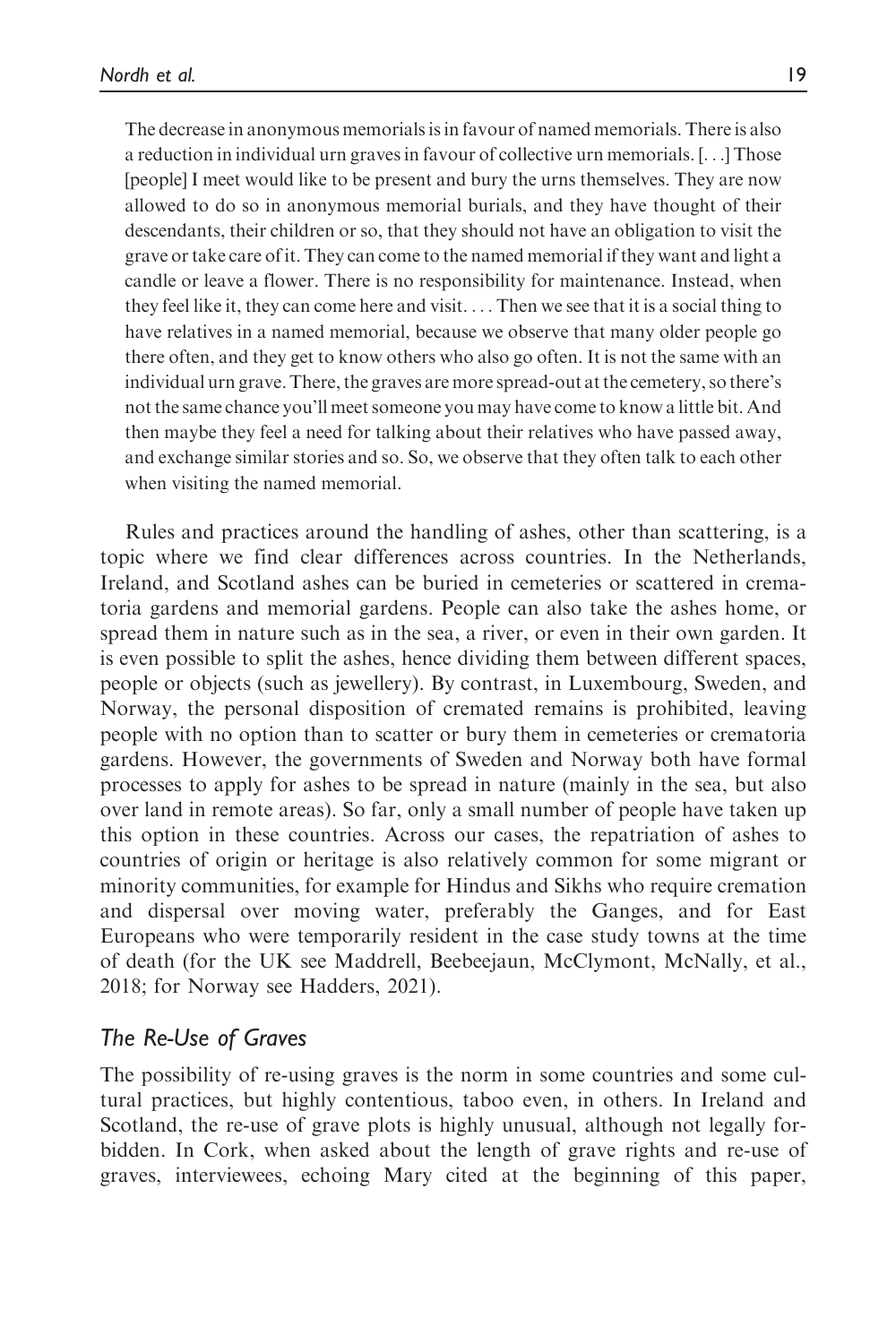responded with genuine confusion, and it was necessary to explain that this cemetery management practice took place in other countries. In Dundee, one interviewee from the Council explained that an attempt to introduce grave reuse had been unpopular:

In the early 1970s they used to do grave re-use. They've talked about it [for the future] but I don't think they'll come round to doing that again. Ground will have to become really scarce before they'd start doing that.

However, in both cases, multiple burials of family members in single graves are common. By contrast, in Luxembourg, the Netherlands, Norway and Sweden, it is the cultural norm and common practice to re-use grave plots. However, there are local differences in how this is practiced across the case studies, including within specific cemeteries and cemetery sections. In Luxembourg-city, graves are emptied at the end of the rental period if the tenure is not renewed. The stone is typically removed (with only about 10 percent are retained as cenotaphs for heritage reasons), and headstones cannot be re-used or sold. The remains of the deceased are taken from the grave and transported to the communal ossuary at Fetschenhof Cemetery, allowing new burials to take place in the cemetery. In Drammen (Norway) and Eskilstuna (Sweden), the headstone is removed if the lease is not extended after the original 20 respectively 25 years lease Subsequently, if grave space is needed, the grave plot can be opened and any remains left from previous burials are put back into the ground before a new coffin is buried on top. In Umeå (northern Sweden), there are no issues with a lack of space, hence they do not currently practice reuse in the same manner. Instead, if soil conditions allow, three coffins can be placed on top of each other (as is also common in UK family graves). When a grave is re-used, the old headstone is removed and destroyed (or can be sold and re-used). Once full, new grave space is provided elsewhere in the municipality, which in practice means that grave space in Umeå is eternal even if the latest headstone has also been removed after the period of tenure.

This majority cultural norm and practice of grave re-use is problematic for some religious communities or cultures e.g. Muslims for whom perpetuity of the grave is deemed essential for the peace of the dead (Maddrell, McNally, et al., 2021). As a result, some of the case study towns do not practice the re-use of graves in specific designated religious burial areas. For example, it is stipulated in Dutch funeral law that Jewish cemeteries in the Netherlands can offer perpetual graves in contrast to majority regulation; this national regulation has not yet been extended to other minority groups, e.g., Muslim, communities. In other contexts, such as Umeå, perpetuity is not officially granted, but unofficial  $ad hoc$  practice accommodates minority needs given that current available grave space exceeds demand. A cemetery worker explained:

We never re-use Muslim graves. [This is] partly because we have only dug 1.5 meters deep, which means we cannot bury another coffin [there is no space on top]. And I do not think they would appreciate it.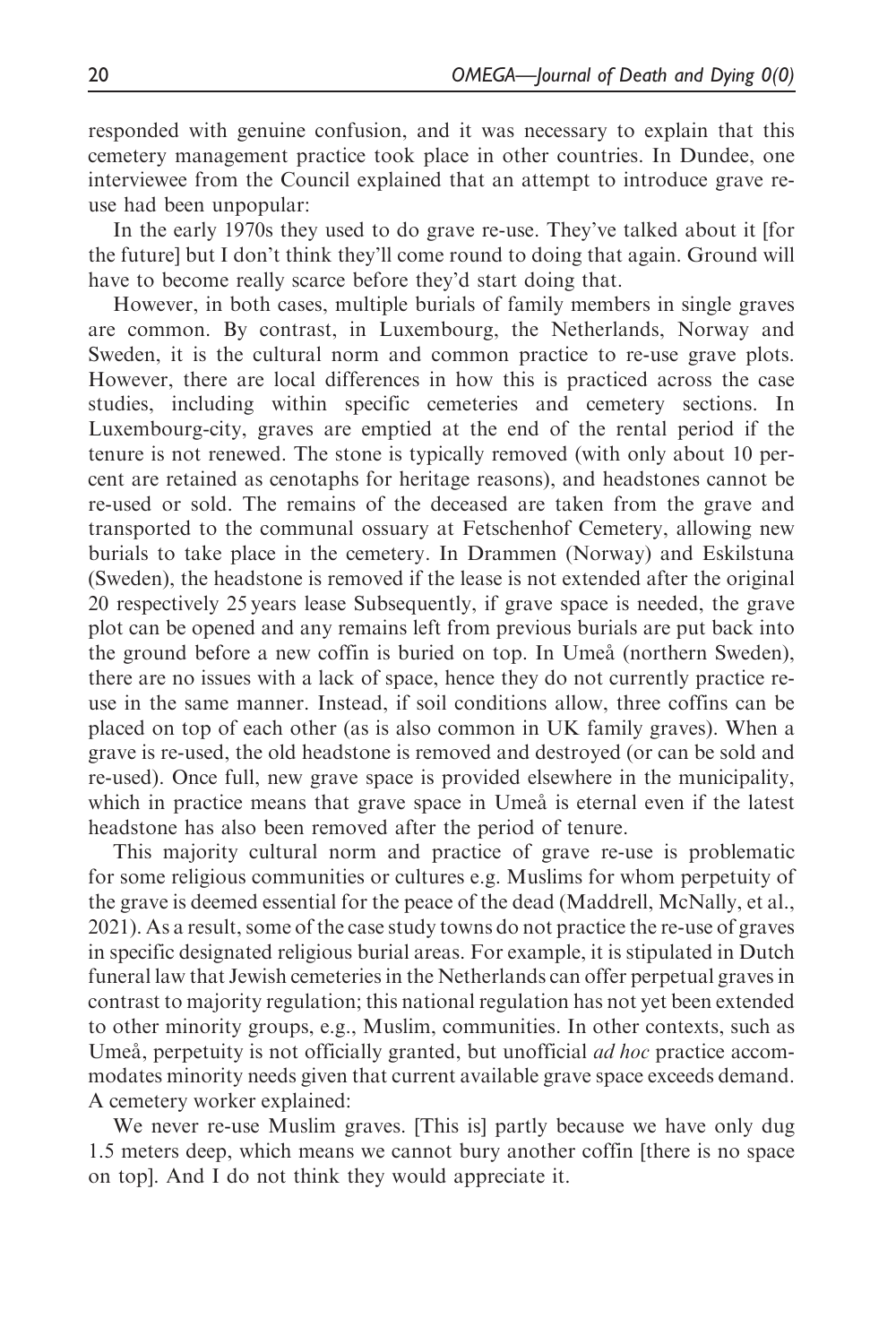Hence, out of respect for the Muslim beliefs and for practical reasons, Muslim graves are never re-used in the sole Muslim section in Umeå, but headstones are removed after the period of tenure.

# **Discussion**

This international comparative study shows that interment in cemeteries and crematoria gardens, as well as wider practices around death in Northwest Europe, differ by country and town. Despite general commonalities across our countries in terms of similar role of cemeteries, religious-cultural heritage, and post-secular contexts, this study evidences variety, both between and within these Northwest European countries. Differences include among others models for the management of cemeteries and crematoria; the possibility of perpetual grave rights; dedicated and even community-managed minorities cemetery sections; differences in the regulation of cremated remains; different practices around the re-use of grave space and cost of grave space. An explanation for these differences between countries can be found in part in the countries' national laws and policies around burial and handling with ashes. Other factors at play are cemetery and crematorium management, cultural norms, as well as the needs and wishes of the cemetery and crematoria garden user communities. In this discussion we focus on some of the main differences and show how they impact aspects of accessibility, inclusion and equality as three characteristics which are central to the governance of public services, including cemeteries and crematoria in democratic welfare-state societies (Maddrell et al., 2021).

In the analysis of management structures we applied the three-tier management model proposed by Walter (2005), which has been insightful when looking at cemeteries and crematoria gardens from a national, top-down level. However, upon closer inspection of local cemetery and crematorium management, more complex and sometimes ad hoc social, institutional and infrastructural relations are foregrounded (Maddrell, McNally, et al., 2021) highlighting some of the limitations of the model and opening up possibilities for future research. For instance, in Scandinavia, although the Swedish or Norwegian Christian Churches run cemeteries, according to the National Burial Acts, they have to facilitate burial for all regardless of faith, which exemplifies aspects of multicultural societies, but raises questions as to whether this is truly inclusive symbolically and practically. Furthermore, we have seen some municipal cemeteries, such as those in the Netherlands, which might be assumed to be more secular, offering different sections for specific faith communities, such as Jews and Muslims; likewise in Scotland and Ireland where municipal cemeteries commonly include Christian consecrated ground and other faith sections. In effect, secular municipal cemeteries providing dedicated cemetery sections for different faith groups is a common practice which fosters inclusion and recognition of varied faith communities and their religious requirements. Echoing Maddrell,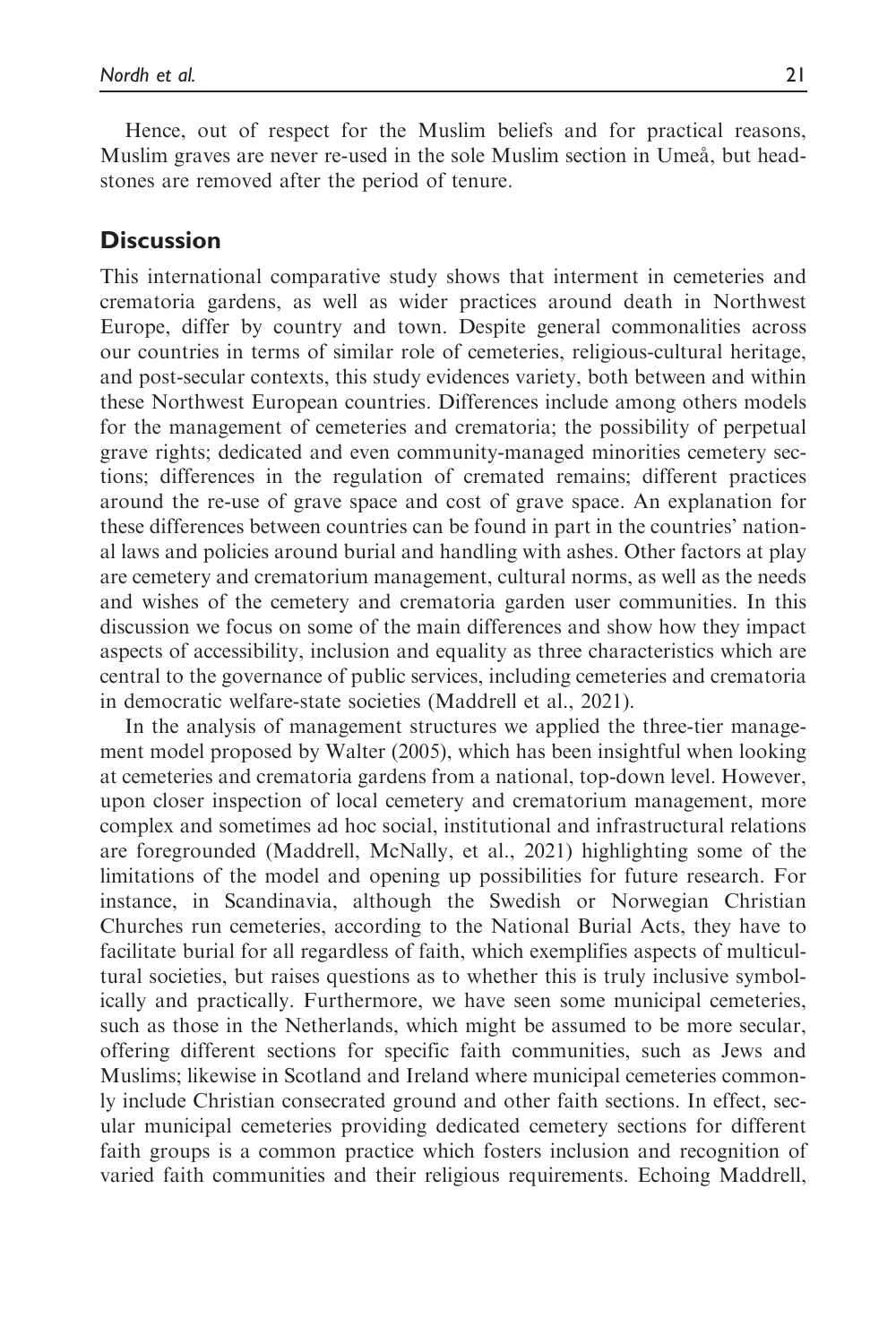Beebeejaun, McClymont, Mathijssen, et al.'s (2018) and Maddrell, Beebeejaun, McClymont, Mathijssen, et al.'s (2018) study of England and Wales, this international comparative study shows that there are inequalities in provision for minority communities and that is typically dependent on five key factors: i) national regulation, ii) the existence of minority communities in a locality, iii) on the wishes/needs and the power of specific minority communities, iv) on the political willingness to address those needs, and v) the availability of cemetery space. National regulation is crucial, but to the extent that any arrangements for provision are ad hoc, e.g. relying on personal contacts, such a system creates unpredictable and unequal provisions between towns, even within the same country or town, as it depends on contingencies such as local goodwill and initiative rather than automatic citizens' rights. There is therefore a need for clearer policy and directives at national levels on how to ensure appropriate inclusive provision for minorities at cemeteries and crematoria gardens in Northern Europe. We argue that allowing for individual practices and needs strengthens the inclusive character and accessibility of cemeteries and crematoria gardens, increasing their democratic function.

Differential regulation and practices for the disposition of cremated remains is another issue which offers insights. Some countries such as the Netherlands, Ireland, and Scotland apply a liberal approach in which ashes can be scattered in memorial gardens, in nature, or even be taken home or split in parts, to allow family members to keep the remains with them. Other countries, such as Luxembourg, Sweden, and Norway, have a much more regulated approach of ashes having to be buried or scattered at specific localities. The freedom to scatter cremated remains without regulation in the UK has raised some localized social and environment issues, particularly in favoured beauty and leisure destinations such as national parks and mountain tops (Maddrell, 2010). Yet in the context of mobile, transnational societies in which people live their lives in multiple locales, having the opportunity to transport cremated remains, and/ or being allowed to scatter ashes at places of personal importance, ensures accessibility, mobility, inclusion and equality.

A final issue is that of cost in relation to inequality. Direct international comparison of cemetery and crematoria garden costs is problematic due to different average salaries, living costs and taxation regimes. Nonetheless, the implications of differences between burial and cremation costs, and personal payment versus funding through taxation, highlight actual and potential inequalities. This study clearly shows that costs and manner of payment for funerary services varies significantly internationally, ranging from high individual fees and occasional state provision for the poor, to automatic state provision funded through taxation. In those countries where burial is expensive, this has an unequal impact on certain individuals or communities who feel obliged to bury their dead, for example for religious reasons, and can cause "infrastructural harm", i.e. harm through inadequate infrastructure, to minorities (Maddrell, McNally,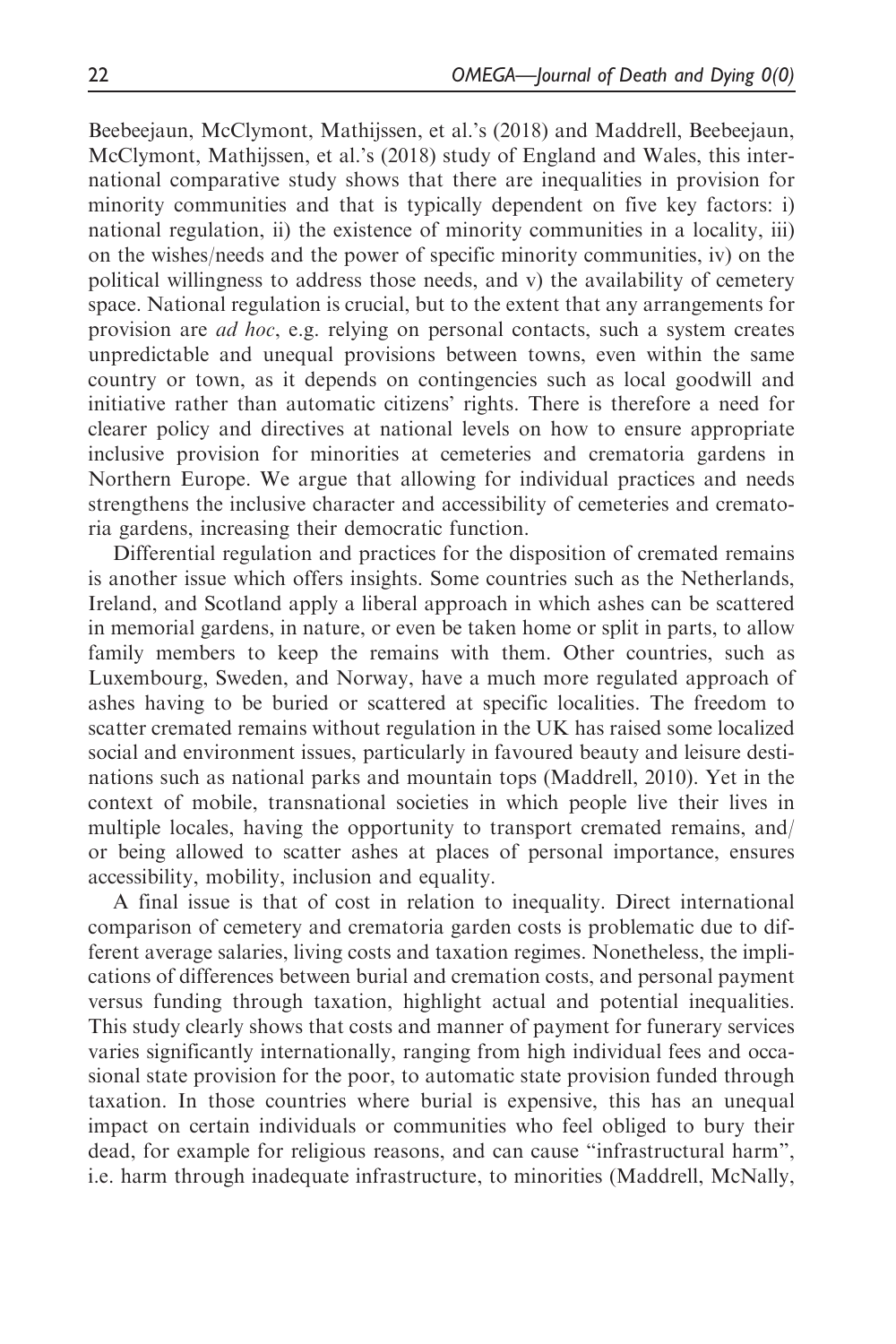et al., 2021). Costs for cremation also varies, in Scotland and Ireland cremation is approximately half the price of burial, but in Norway where burial is funded by the municipality and cremation less common outside cities, choosing cremation can incur costs, which has implications for those whose religion requires cremation, notably Hindus and Sikhs. Questions of inequality also include the merits of a one time high individual cost, e.g.  $\epsilon$ 3500–4600 for a burial and funeral in Scotland, versus what is effectively payment by instalment via taxes, as is the system in Sweden where citizens pay flat rate 2.5% tax during a full working life, typically equivalent to approximately  $\epsilon$ 3,900.

The complex findings of this comparative international study of cemetery and crematoria garden regulation and management, and the implications for equality-inequality, raise issues and provide insights for both scholars and practitioners. We hope the examples of good practice of minority inclusion presented in this paper highlight the need for and inspire policy and practice towards more inclusive cemetery and crematoria services across Northern Europe.

## Conclusion

In this comparative study focusing on Northern Europe we have explored similarities and differences in cemetery and crematoria management and practices around burial and ash scattering, as well as minority provision. Through a number of examples, we showed that there is variation in practices not only between countries but also between localities within countries, which can create unequal provision for citizens of the same country. Although we are not suggesting every cemetery and crematoria garden should create provision for every minority need regardless of local demand, but we do call for i) increased liaison between cemeteries and crematoria management and local minority communities; and ii) clearer directions on inclusive cemeteries and crematoria design and planning at national levels. Examples of such directions can be national rules with regards to facilities for washing of dead bodies, which is common practice in some communities, or allowing mourners to be present at the crematorium during cremation, both examples that differ across towns within countries, given our observations that what may seem common practice in some contexts is prohibited or contentious in other contexts. The main divergences across the nations and towns under study are the handling of ashes, the re-use of grave space and costs for burial and cremation. Below we pinpoint three key aspects of funeral practices that needs further attention in research and practice and that have an impact on accessibility, inclusion and equality.

First, the liberal approach to handling of ashes as applied in Netherlands, Ireland and Scotland adds to increased accessibility, inclusion and equality in several aspects, not only for Hindu and Sikh communities who require cremation, but also to the majority population. This becomes particularly relevant in the Scandinavian cases where cremation statistics are high, but national rules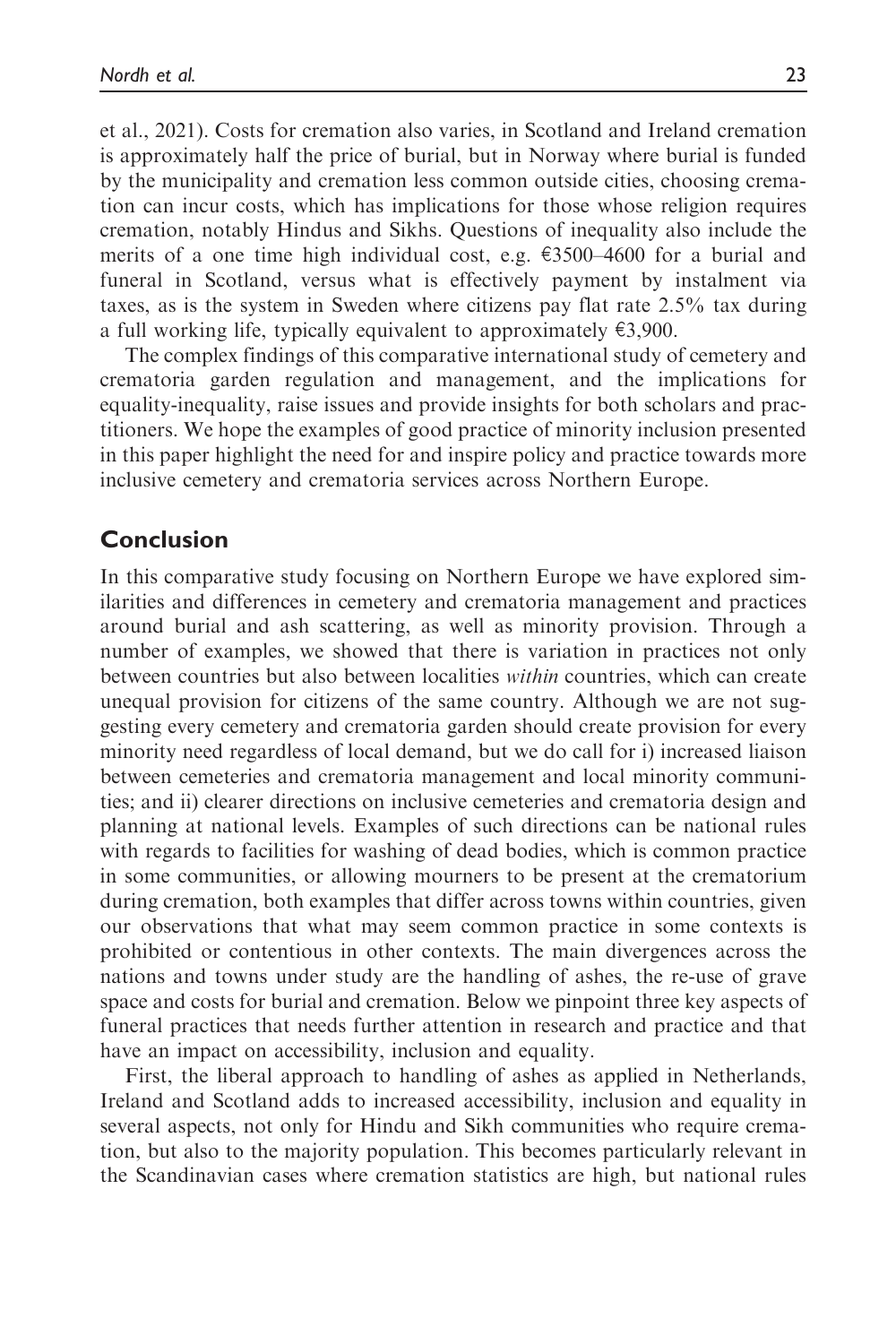around the movement of ashes are conservative. Hence, we highlight this as a point for further discussion, not only in the countries part of this study, but more broadly in the Northern European context.

Second, the re-use of grave plots is common practice in all the studied nations except for Ireland and Scotland, which has particular impact on religious communities whose faith requires a perpetual grave. Further, how grave re-use is practiced varies across the case towns even within countries. In times of urban densification and, in some places, lack of grave space, if and how to re-use graves, are topics which urgently merit further national, local and scholarly discussion, in consultation with varied faith and community groups.

Third, as evidenced above, costs for grave plots as well as cremation varies across and within nations. This has an unequal impact on different religious communities and is particularly detrimental to low paid members of minority communities whose faith requires a specific mode of disposition which is more expensive in their country/locality. We argue that tax-funded universal funeral provision is the most inclusive financial system, compared with one time high individual cost.

To conclude, all aspects of cemetery and crematoria provision which have an unequal impact on accessibility, inclusion and equality are of particular importance to consider, given the sensitive and emotional nature of death and bereavement, and the symbolic cultural and/or religious significance of cemeteries and crematoria gardens.

### Acknowledgments

We thank all the participants in this study for their time, kindness and enthusiasm in sharing information, anecdotes and examples with us. We thank Marianne Knapskog, Farjana Islam and Vevila Rezende Costa Dornelles for field work assistance. Finally, thanks to HERA for funding this project which has made this comparative approach possible.

### Declaration of Conflicting Interests

The author(s) declared no potential conflicts of interest with respect to the research, authorship, and/or publication of this article.

### Funding

The author(s) disclosed receipt of the following financial support for the research, authorship, and/or publication of this article: This work was supported by HERA under Grant number Hera.2.078, project 'Cemeteries and crematoria as public spaces of belonging in Europe (CeMi)'.

## ORCID iDs

Helena Nordh D <https://orcid.org/0000-0003-3668-008X> Sonja Kmec  $\Box$  <https://orcid.org/0000-0002-3980-5063> Eric Venbrux  $\bullet$  <https://orcid.org/0000-0002-8817-0092>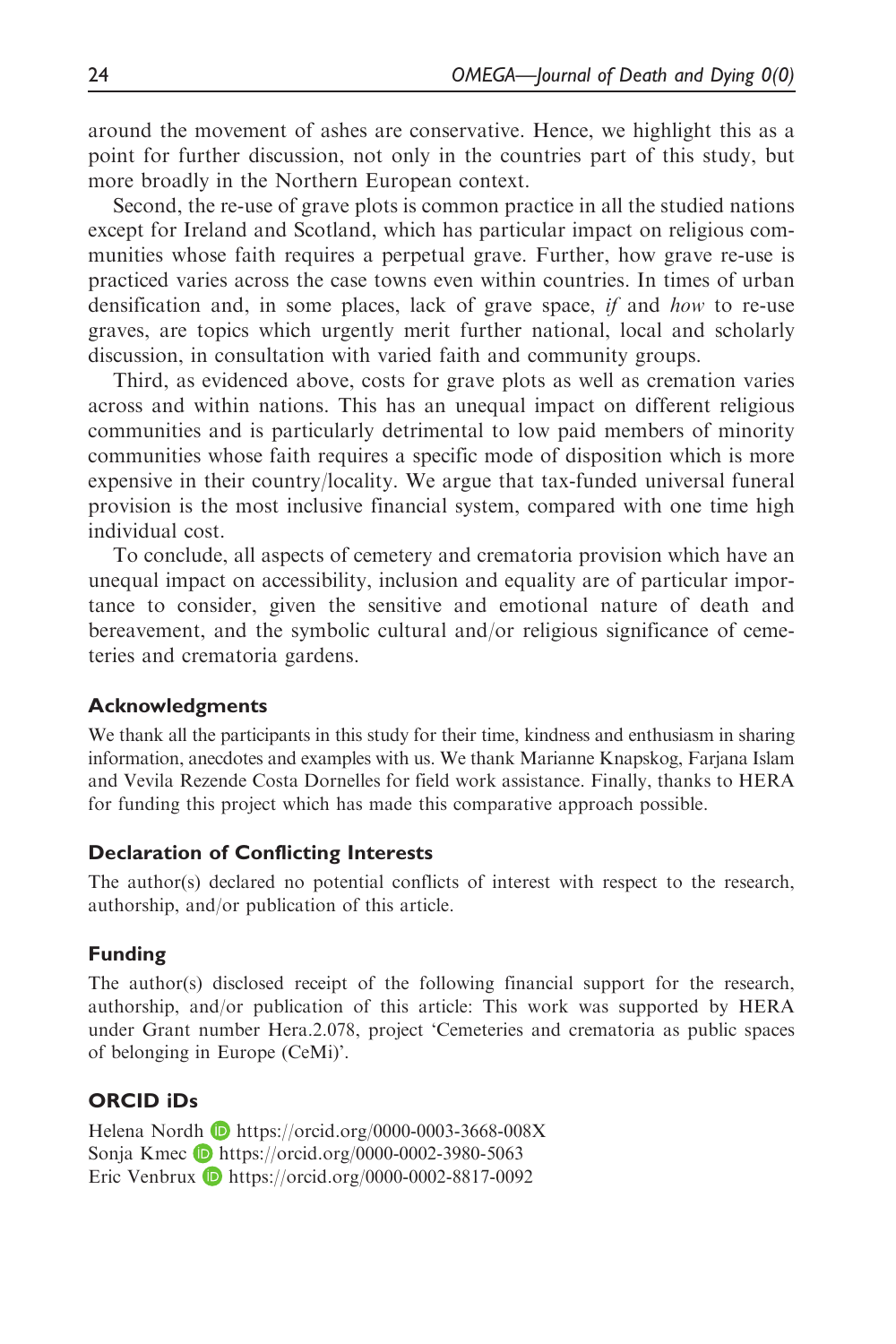#### **Notes**

- 1. The legal frameworks in the countries under study are: Ireland: Regulation of Burial Grounds 1888. Luxembourg: Loi portant reglementation de l'inhumation et de l'incinération des dépouille mortelles (1972). Netherlands: Wet op Lijkbezorging (1991). Norway: Lov om gravplasser, kremasjon og gravferd (gravferdsloven) (1997). Scotland: Burial and Cremation (Scotland) Act 2016. Sweden: Begravningslagen (1990).
- 2. Number of stakeholder interviews: Luxembourg  $(N = 6)$ , Maastricht  $(N = 8)$ , Leeuwarden (N = 4), Cork (N = 7), Dundee (N = 6), Umea (N = 5), Eskilstuna  $(N = 4)$ , Drammen  $(N = 5)$ .

#### References

- Ariès, P. (1974). Western attitudes toward death: From the Middle ages to the present. The Johns Hopkins University Press.
- Beaumont, J., & Baker, C. R. (2011). Postsecular cities: Religious space, theory and practice. Continuum.
- Berghuijs, J., Pieper, J., & Bakker, C. (2013). Being 'spiritual' and being 'religious' in Europe: Diverging life orientations. Journal of Contemporary Religion, 28(1), 15–32.
- Burkette, A. (2015). The burial ground: A bridge between language and culture. Journal of Linguistic Geography, 3(2), 60–71.
- Clayden, A., Green, T., Hockey, J., & Powell, M. (2015). Natural burials: Landscape, practice and experience. Routledge.
- Curl, J. S. (1975). The architecture and planning of the nineteenth-century cemetery. Garden History, 3(3), 13–41.
- Deunk, G., Lub, Y., Timmerman, E., Hinterleitner, J., Wille, A., & Arfman, W. (2016). Het groot gedenkboek: Gedenkplaatsen toen, nu, straks, zoektocht door het ritueel landschap. Grafistar.
- Dietze-Schirdewahn, A., & Lunde, K. G. (2019). Funkis på gravene. In J. Olsudsen (Ed.), Utestemmer: Pionertid i norsk landskapsarkitektur 1900–1960 (pp. 147–182). Orfeus Forlag
- Evensen, K. H., Nordh, H., & Skaar, M. (2017). Everyday use of urban cemeteries: A Norwegian case study. Landscape and Urban Planning, 159, 76–84.
- Francis, D., Kellaher, L., & Neophytou, G. (2000). Sustaining cemeteries: The user perspective. Mortality, 5(1), 34–52.<https://doi.org/10.1080/713685994>
- Grabalov, P. (2018). Public life among the dead: Jogging in Malmö cemeteries. *Urban* Forestry & Urban Greening, 33, 75–79.
- Grabalov, P., & Nordh, H. (2021). The future of urban cemeteries as public spaces: Insights from Oslo and Copenhagen [Unpublished manuscript].
- Habermas, J. (2010). An awareness of what is missing: Faith and reason in a post-secular age. Polity Press.
- Hadders, H. (2021). Hindu urn burial in Norway: An option for the future? Mortality, 1–16.<https://doi.org/10.1080/13576275.2020.1869708>
- Harvey, G. (2016). If 'spiritual but not religious' people are not religious what difference do they make? Journal for the Study of Spirituality, 6(2), 128–141.
- Heessels, M., Poots, F., & Venbrux, E. (2012). In touch with the deceased: Animate objects and human ashes. Material Religion, 8(4), 466–488.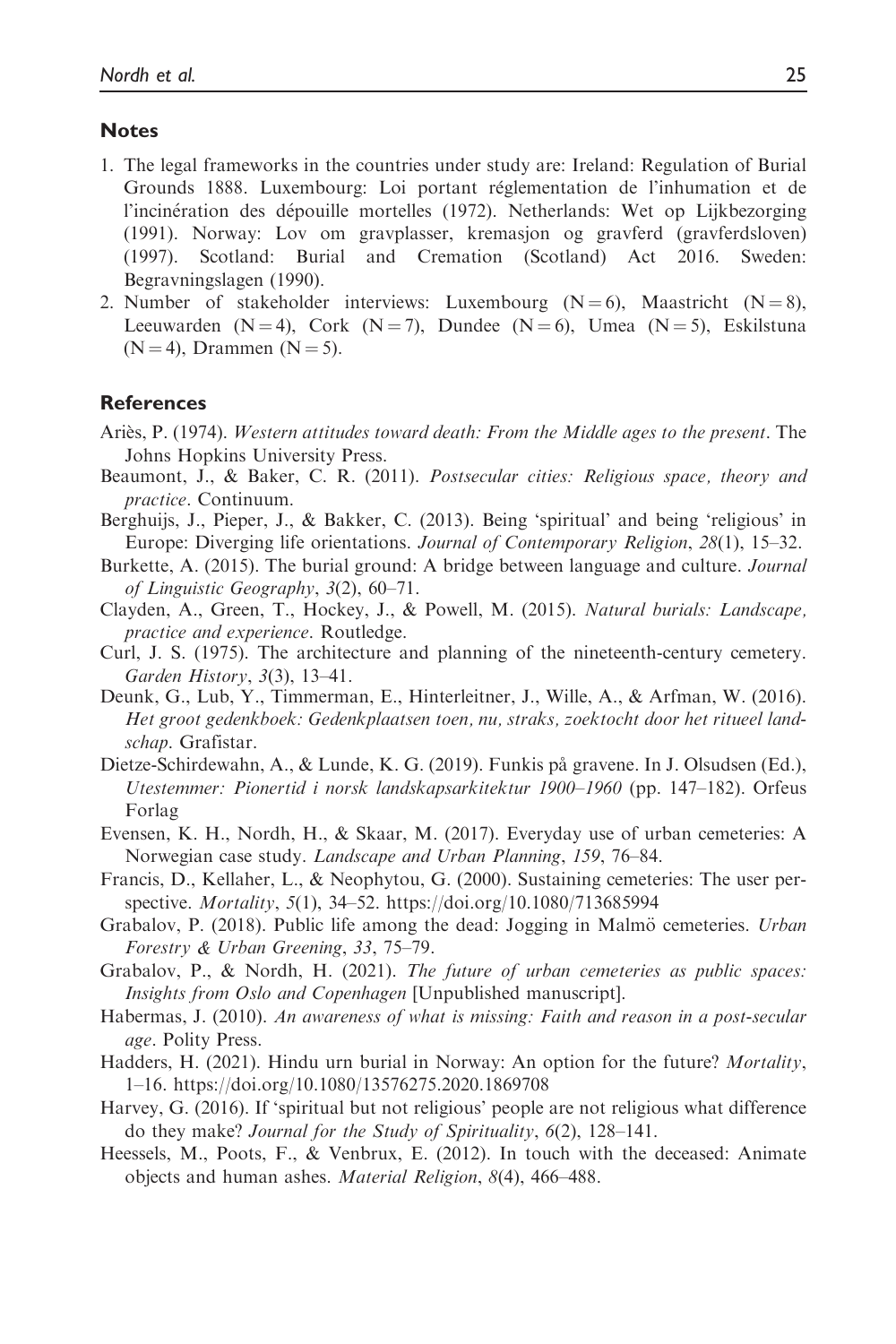- Hunter, A. (2016). Deathscapes in diaspora: Contesting space and negotiating home in contexts of post-migration diversity. Social & Cultural Geography,  $17(2)$ , 247–261.
- Jacobsen, M. (2016). "Spectacular death": Proposing a new fifth phase to Philippe Ariès's admirable history of death. Humanities, 5(2), 19.
- Jedan, C., Maddrell, A., & Venbrux, E. (Eds.). (2019). Consolationscapes in the face of loss: Grief and consolation in space and time. Rountledge.
- Kjærsgaard, A. (2017). Funerary culture and the limits of secularization in Denmark. Lit Verlag.
- Kjærsgaard, A., & Venbrux, E. (2016). Grave-visiting rituals, (dis)continuing bonds and religiosity. Yearbook for ritual and liturgical studies [Jaarboek voor Liturgie-onderzoek] , 32, 9-10.
- Kjøller, C. P. (2012). Managing green spaces of the deceased: Characteristics and dynamics of Danish cemetery administrations. Urban Forestry & Urban Greening,  $11(3)$ , 339–348.
- Klass, D., Silverman, P. R., & Nickman, S. (Eds.). (1996). Continuing bonds: New understandings of grief. Taylor & Francis.
- Klass, D., & Steffen, E. (2018). Continuing bonds in bereavement: New directions for research and practice. Abingdon: Routledge.
- Kmec, S., Kolnberger, T. (2020). 'Dann eben in die Natur damit': Der neue Trend der Waldbestattung in Luxemburg: Geschichte, Beweggründe und ökologische Auswirkungen. In S. Thiltges & C. Solte-Gresser (Eds.), Kulturökologie und ökologische Kulturen in der Grossregion (pp. 113-139). P. Lang.
- Kmec, S., Reuter, A., & Philippart, R. (2019). Ewige Ruhe? Grabkulturen in Luxemburg und den Nachbarregionen/Concession à perpétuité? Cultures funeraires au Luxembourg et dans les regions voisines. Cultures funeraires au Luxembourg et dans les regions voisines. Capybara Books.
- Kolnberger, T. (2018). Cemeteries and urban form: A historico-geographical approach. Journal of Urban Morphology, 22(2), 119–139.
- Maddrell, A. (2010). Memory, mourning and landscape in the Scottish mountains: Discourses of wilderness, gender and entitlement in online debates on mountainside memorials. In E. Anderson, A. Maddrell, K. McLoughlin, & A. Vincent (Eds.), Memory, mourning and landscape (pp. 124–145). Rodopi.
- Maddrell A. (2011) Bereavement, belief and sense-making in the contemporary British landscape, in Brace, C. et al (eds.) *Emerging Geographies of Belief*, Cambridge, Newcastle, 216–238.
- Maddrell, A. (2016). Mapping grief: A conceptual framework for understanding the spatial dimensions of bereavement, mourning and remembrance. Social & Cultural Geography, 17(2), 166–188.
- Maddrell, A., Beebeejaun, Y., Kmec, S., & Wingren, C. (2021). Negotiating diverse uses and meanings of cemeteries and crematoria as public spaces in multicultural Europe: An agenda for inclusive citizenship and belonging [forthcoming].
- Maddrell, A., Beebeejaun, Y., McClymont, K., Mathijssen, B., McNally, D., & Dogra, S. (2018). Deathscapes and diversity in England and Wales: Setting an agenda. Revista D'Etnologia de Catalunya, 43, 38–53.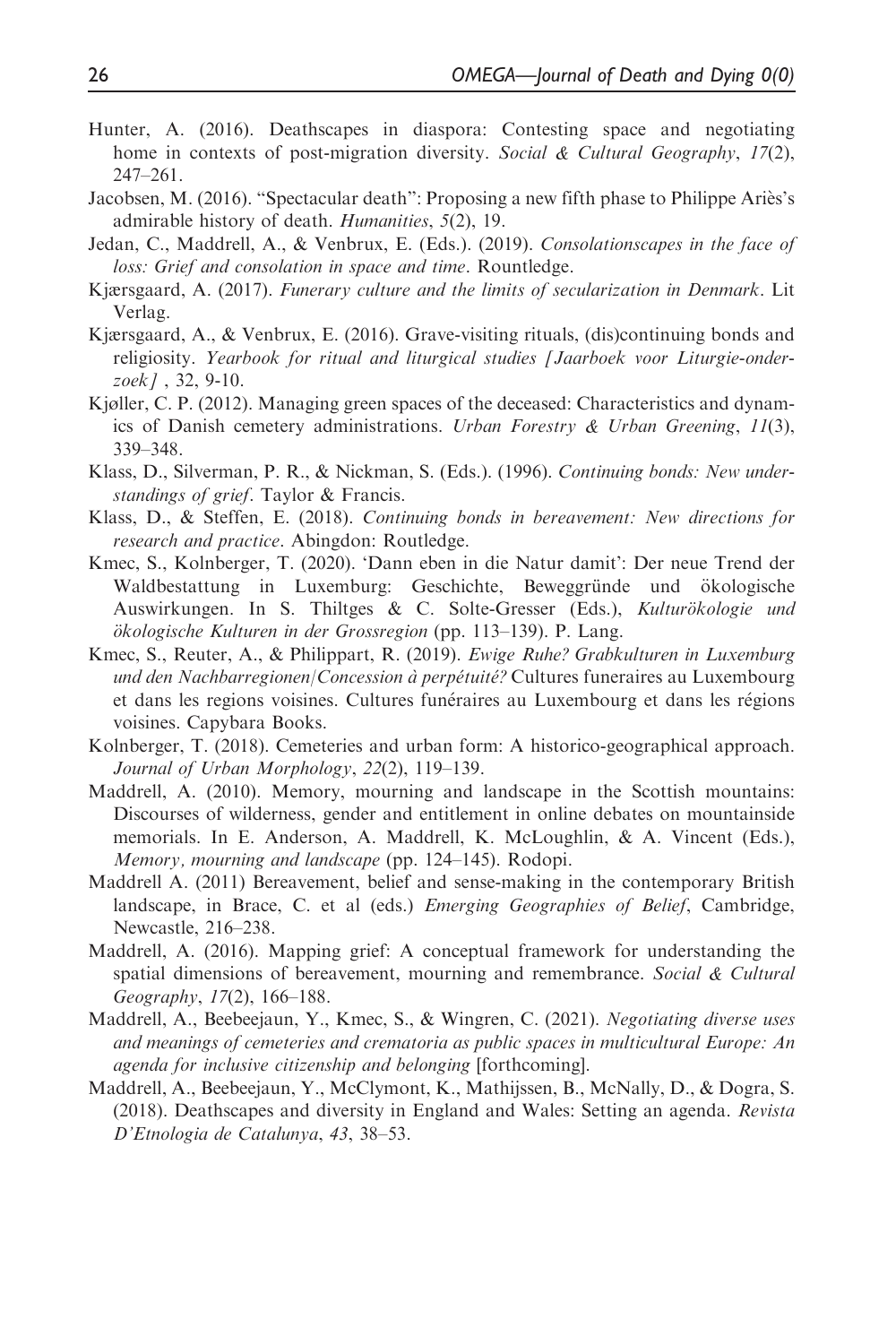- Maddrell, A., Beebeejaun, Y., McClymont, K., McNally, D., Mathijssen, B., & Abid, S. (2018). Diversity-ready cemeteries and crematoria in England and Wales. University of Reading.
- Maddrell, A., McNally, D., Beebeejaun, Y., McClymont, K., & Mathijssen, B. (2021). Intersections of (infra)structural violence and cultural inclusion: the geopolitics of minority cemeteries and crematoria provision. Transactions of the Institute of British Geographers. Advance online publication. doi.org/10.1111/tran.12437
- Mathijssen, B. (2017). Making sense of death: Ritual practices and situational beliefs of the recently bereaved in The Netherlands (Vol. 5). Lit Verlag.
- McClymont, K. (2015). Postsecular planning? The idea of municipal spirituality. Planning Theory & Practice, 16(4), 535–554.
- McClymont, K. (2016). 'That eccentric use of land at the top of the hill': Cemeteries and stories of the city. Mortality, 21(4), 378–396.
- McLennan, G. (2010). The postsecular turn. *Theory, Culture & Society, 27*(4), 3–20.
- Molendijk, A., Beaumont, J. & Jedan, C. (Eds.). (2010). Exploring the postsecular: The religious, the political and the urban. Brill
- Nolin, C. (2006). Kyrkogårdsestetik och ceremonier [cemetery aesthetics and ceremonies. Bebyggelsehistorisk Tidskrift, 52, 80–96.
- Nordh, H., & Evensen, K. H. (2018). Qualities and functions ascribed to urban cemeteries across the capital cities of Scandinavia. Urban Forestry & Urban Greening, 33, 80–91.
- Nordh, H., Evensen, K. H.,  $\&$  Skår, M. (2017). A peaceful place in the city: A qualitative study of restorative components of the cemetery. Landscape and Urban Planning, 167, 108–117.
- Petersson, A., & Wingren, C. (2011). Designing a memorial place: Continuing care, passage landscapes and future memories. *Mortality*, 16(1), 54–69.
- Quinton, J. M., Ostberg, J., & Duinker, P. N. (2020). The influence of cemetery governance on tree management in urban cemeteries: A case study of Halifax, Canada and Malmö, Sweden. *Landscape and Urban Planning*, 194, 103699.
- Rugg, J. (2000). Defining the place of burial: What makes a cemetery a cemetery? Mortality, 5(3), 259–275.
- Rugg, J. (2020). Social justice and cemetery systems. Death Studies, 1–14.
- Skår, M., Nordh, H., & Swensen, G.  $(2018)$ . Green urban cemeteries: More than just parks. Journal of Urbanism, 11(3), 362-382.
- Swensen, G., & Brendalsmo, J. (2018). Churchyards and cemeteries throughout the centuries: Praxis and legislation. *Landscape History*, 39(1), 87–102.
- Swensen, G., & Skår, M. (2019). 'Urban cemeteries' potential as sites for cultural encounters. Mortality, 24(3), 333–356.
- Tarlow, S. (2000). Landscapes of memory: The nineteenth-century garden cemetery. European Journal of Archaeology, 3(2), 217–239.
- van der Velde, P. (2013). Over my dead Buddha: Death and Buddhism. In E. Venbrux, T. Quartier, C. Venhorst, & B. Mathijssen (Eds.), Changing European death ways (pp. 239–248). Lit Verlag.
- van Raak, C. (1995). Dodenakkers: Kerkhoven, begraafplaatsen, grafkelders en grafmonumenten in nederland. Arbeiderspers.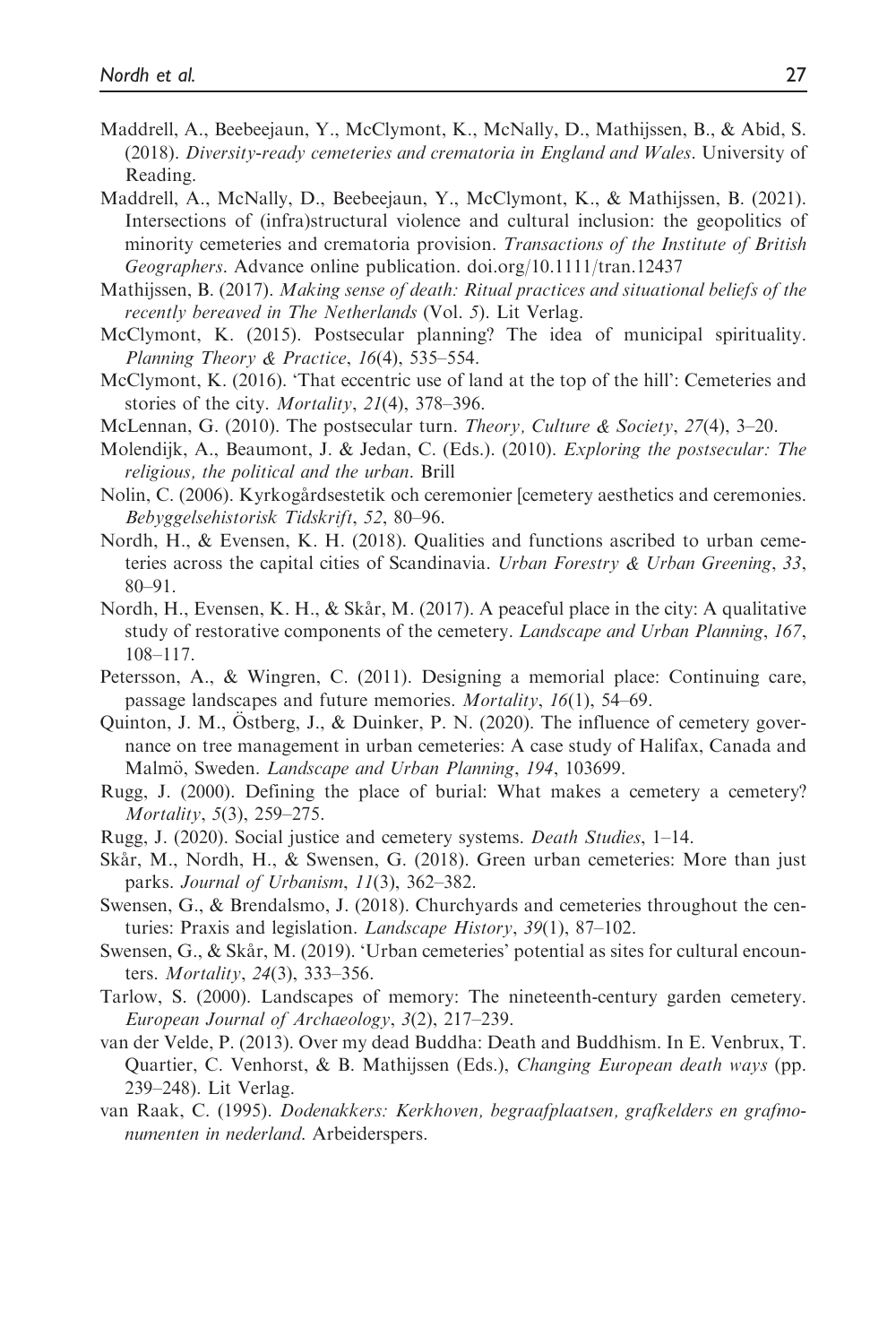- Walter, T. (2005). Three ways to arrange a funeral: Mortuary variation in the modern west. *Mortality*, 10(3), 173-192.
- Walter, T. (2020). *Death in the modern world*. Sage Publications Ltd: London.
- Wingren, C. (2013). Place making strategies in multicultural Swedish cemeteries: The case of 'Östra Kyrkogården' in Malmö and Järva common. Mortality, 18(2), 151–172.
- Yarwood, R., Sidaway, J. D., Kelly, C., & Stillwell, S. (2015). Sustainable deathstyles? The geography of green burials in Britain. The Geographical Journal, 181(2), 172–184.

#### Author Biographies

Helena Nordh, PhD, is a researcher at the Department of Urban and Rural Development, the Swedish University of Agricultural Sciences (SLU). She is a scholar in landscape architecture with a particular focus on urban green spaces and people environment interactions.

Danielle House, PhD, is a researcher at the School of Archaeology, Geography, and Environmental Science, University of Reading, working on the CeMi project www.cemi-hera.org. Her research focuses on creative community memory projects around disappearance, death, and bereavement.

Mariske Westendorp, PhD, is a cultural anthropologist and religious studies scholar, currently a postdoc at the University of Groningen (The Netherlands). Her research interests include urban religion, migration and transnationalism, death studies, and Buddhism in (East) Asia.

Avril Maddrell, is a professor of Geography, at the University of Reading, UK. She works on inclusive spaces and practices associated with death, mourning and remembrance; sacred mobilities; and gender. She is project leader for the HERA funded CeMi project www.cemi-hera.org

Carola Wingren, is a professor in Landscape Architecture at the Department of Urban and Rural Development, Swedish University of Agricultural Sciences (SLU). She is especially interested in landscape aesthetics and design in relation to landscape processes caused by climate change and migration.

Sonja Kmec, is associate professor in Cultural Studies and History at the Department of Humanities, University of Luxembourg. Her research domains are identity and memory studies with a focus on gender relations, spatiality and material culture.

Katie McClymont, PhD, is a senior lecturer and programme leader in Urban Planning at UWE, Bristol. Her research interests focus around planning theory, considering questions about ethics and decision-making and notions of postsecularism, community spaces and participation.